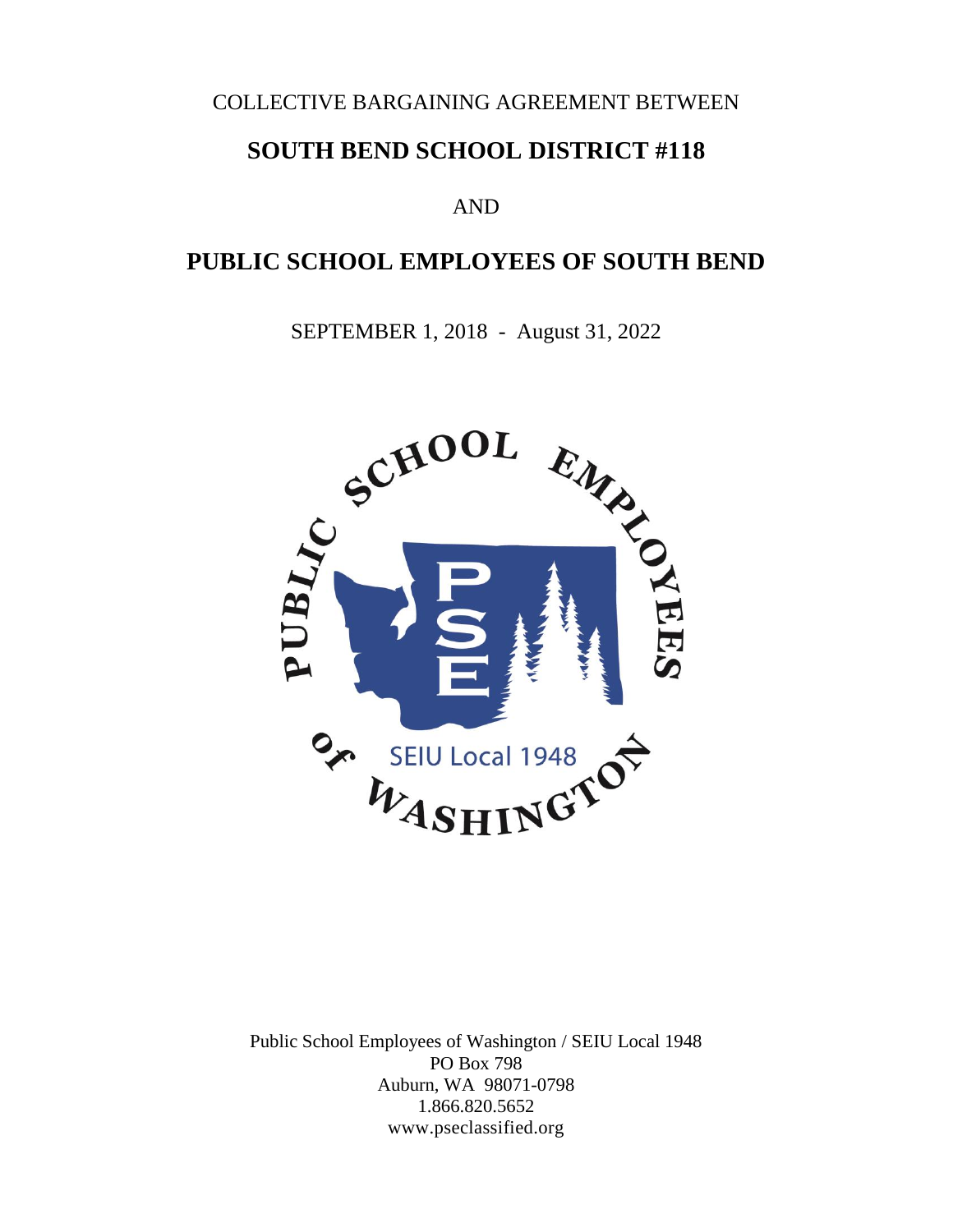# **TABLE OF CONTENTS**

|                     |                                       | <u>і аз</u>    |
|---------------------|---------------------------------------|----------------|
| PREAMBLE            |                                       |                |
| <b>ARTICLE I</b>    | RECOGNITION AND COVERAGE OF AGREEMENT | 1              |
| <b>ARTICLE II</b>   | <b>RIGHTS OF EMPLOYEES</b>            | $\overline{2}$ |
| <b>ARTICLE III</b>  | <b>RIGHTS OF THE UNION</b>            | 3              |
| <b>ARTICLE IV</b>   | UNION MEMBERSHIP AND CHECKOFF         | $\overline{4}$ |
| <b>ARTICLE V</b>    | UNION REPRESENTATION                  | 5              |
| <b>ARTICLE VI</b>   | <b>EVALUATIONS</b>                    | 5              |
| <b>ARTICLE VII</b>  | <b>HOURS OF WORK AND OVERTIME</b>     | 6              |
| <b>ARTICLE VIII</b> | <b>HOLIDAYS AND VACATIONS</b>         | 10             |
| <b>ARTICLE IX</b>   | <b>LEAVES</b>                         | 12             |

ARTICLE X SENIORITY AND LAYOFF PROCEDURES 15

ARTICLE XI DISCIPLINE AND DISCHARGE OF EMPLOYEES 17

ARTICLE XII INSURANCE AND RETIREMENT 19

ARTICLE XIII STAFF DEVELOPMENT 21

ARTICLE XIV GRIEVANCE PROCEDURE 22

ARTICLE XV SALARIES AND EMPLOYEE COMPENSATION 23

ARTICLE XVI TERM AND SEPARABILITY OF PROVISIONS 24

ARTICLE XVII WORK STOPPAGE / PROHIBITED ACTS 25

SIGNATURE PAGE 27

SCHEDULE A SEPTEMBER 1, 2018 – AUGUST 31, 2019 28

#### **Page**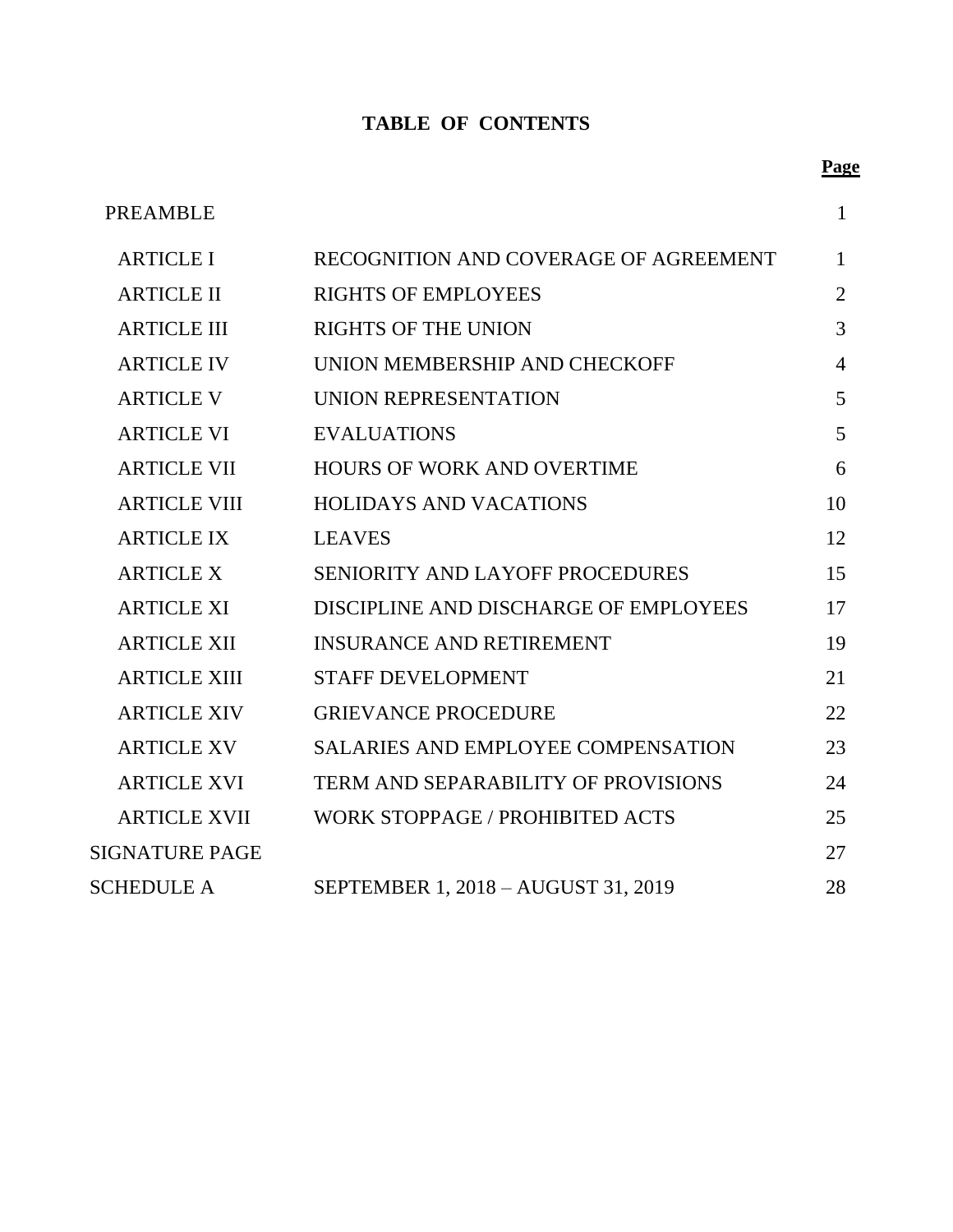| -1                                                       | <b>PREAMBLE</b>                                                                                                                                                                                                                                                                                                                                                                                                                                                                                                                                                                                                                                                                                                                                                                                               |
|----------------------------------------------------------|---------------------------------------------------------------------------------------------------------------------------------------------------------------------------------------------------------------------------------------------------------------------------------------------------------------------------------------------------------------------------------------------------------------------------------------------------------------------------------------------------------------------------------------------------------------------------------------------------------------------------------------------------------------------------------------------------------------------------------------------------------------------------------------------------------------|
| 2<br>3<br>4<br>5<br>6<br>$\tau$<br>8                     | This agreement is made and entered into between the South Bend School District Number 118<br>(hereinafter "District") and Public School Employees of Washington / SEIU Local 1948, through its<br>local affiliate (hereinafter "Union"). In consideration of the mutual covenants contained therein, the<br>parties agree as follows.                                                                                                                                                                                                                                                                                                                                                                                                                                                                         |
| 9<br>10                                                  | <b>ARTICLE I</b>                                                                                                                                                                                                                                                                                                                                                                                                                                                                                                                                                                                                                                                                                                                                                                                              |
| 11                                                       | RECOGNITION AND COVERAGE OF AGREEMENT                                                                                                                                                                                                                                                                                                                                                                                                                                                                                                                                                                                                                                                                                                                                                                         |
| 12<br>13                                                 |                                                                                                                                                                                                                                                                                                                                                                                                                                                                                                                                                                                                                                                                                                                                                                                                               |
| 14<br>15<br>16<br>17                                     | <b><u>Section 1.1.</u></b><br>The District hereby recognizes the Union as the exclusive representative for all classified employees<br>described in Section 1.2 of this agreement (hereinafter "employees").                                                                                                                                                                                                                                                                                                                                                                                                                                                                                                                                                                                                  |
| 18<br>19<br>20<br>21<br>22<br>23                         | <b>Section 1.2.</b><br>The South Bend School District No. 118 recognizes Public School Employees of Washington / SEIU<br>Local 1948 as the sole and exclusive bargaining representative for all regular full-time and regular<br>part-time classified employees. Specifically excluded from the bargaining unit are confidential<br>employees and supervisors as follows: Transportation Supervisor, Director of Family Services,<br>Maintenance Supervisor, Financial Officer and Assistant Financial Officer.                                                                                                                                                                                                                                                                                               |
| 24<br>25                                                 | <b>Section 1.3. Employee Definitions.</b>                                                                                                                                                                                                                                                                                                                                                                                                                                                                                                                                                                                                                                                                                                                                                                     |
| 26<br>27<br>28<br>29<br>30<br>31<br>32<br>33             | <b>Section 1.3.1.</b><br>For the purposes of this agreement, an employee's FTE is based on the number of regularly<br>scheduled hours of work, with 2080 hours of regularly scheduled work per school year<br>considered as 1.0 FTE. Only employees who are regularly scheduled to work 2080 hours per<br>school year will be considered as full-time employees. Employees regularly scheduled to work<br>less than 2080 hours per school year will be considered as regular part-time employees.                                                                                                                                                                                                                                                                                                             |
| 34<br>35<br>36<br>37<br>38<br>39<br>40<br>41<br>42<br>43 | <b>Section 1.3.2. Substitute Employee.</b><br>Substitute employees shall be defined as those employees who are employed to fill temporary<br>vacancies of thirty (30) calendar days or less (i.e., illnesses, short-term leave of absences, etc.)<br>in the workforce. Employees filling positions classified as substitutes shall not be eligible for<br>participation in insurance programs or employer contributions toward premiums of such<br>programs. Substitute employees shall be subject to Schedule A only. Long term substitutes for<br>a position who work more than 30 days will receive insurance benefits but will not be<br>considered "hired" as part of the union and will be released when the long term substitute need<br>ceases. A long term substitute shall not exceed one (1) year. |
| 44<br>45<br>46<br>47<br>48                               | <b>Section 1.3.3. Probation Period.</b><br>Each new hire shall remain in probationary status for a period of ninety (90) days worked<br>following being initially employed as a regular full-time or regular part-time employee covered<br>by this agreement. Time worked as a substitute will not apply toward this ninety (90) day<br>period. During the probationary period the District may discipline or discharge such employee                                                                                                                                                                                                                                                                                                                                                                         |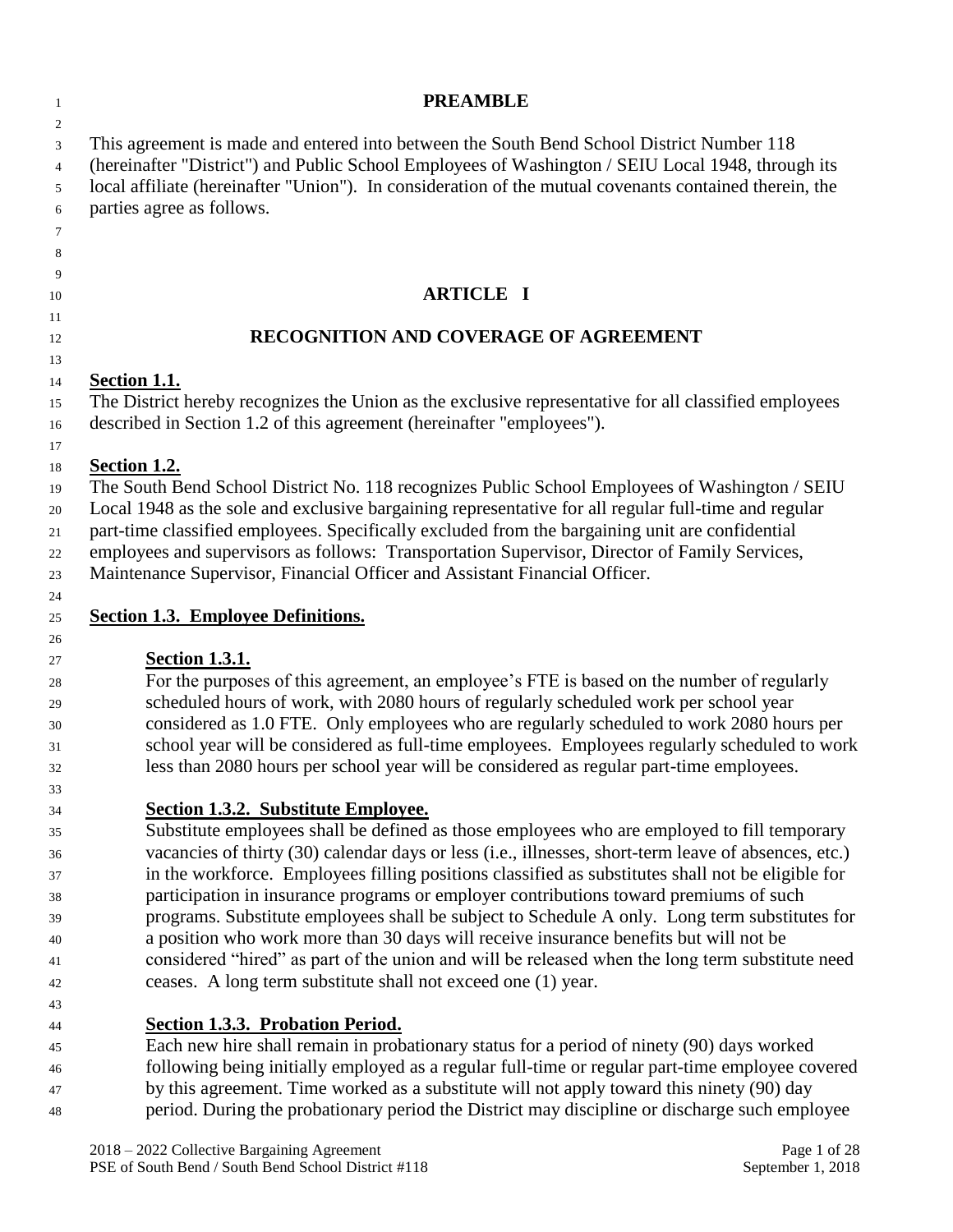at its sole discretion and such discipline or discharge shall not be subject to the grievance procedure of this agreement.

#### **ARTICLE II**

#### **RIGHTS OF EMPLOYEES**

#### **Section 2.1.**

 It is agreed that all employees subject to this agreement shall have and shall be protected in the exercise of the right, freely and without fear of penalty or reprisal, to join and assist the Union in all such matters as authorized by law.

#### **Section 2.2.**

 Each employee shall have the right to bring matters of personal concern to the attention of appropriate officials of the District.

 

#### **Section 2.3.**

Employees subject to this agreement have the right to have Union representatives or other persons

 present at discussion which may lead to disciplinary action between themselves and supervisors or other representatives of the District.

#### **Section 2.4.**

 Neither the Employer, nor the Union, shall discriminate against any employee subject to this agreement on the basis of race, national origin, creed, sex, religion, age, martial status or the presence of a disability.

#### **Section 2.5.**

 There shall be an official personnel file for each employee, to be kept in the District administration office. Each employee shall have the right to review the contents of his/her personnel file. During the review, an official or representative of the Union may be present, and the employee may initial and photocopy any material in the file, at District expense.

# **Section 2.5.1.**

 In order for the District to be in compliance with the Americans with Disabilities Act (ADA) as of July 26, 1992, the District shall maintain a medical information file for each classified employee of the District which will be kept separate from the personnel file. Such file will contain such sensitive information as immunization history, health related cards, leave sharing information, and information on medical history, and/or medical releases, etc. This medical information file will insure confidentiality of sensitive information regarding the employee in the event of a federal and/or state audit.

**Section 2.5.2.**

 Each employee shall be provided a copy of any derogatory material placed in his or her personnel file within five (5) days of its insertion. An employee may attach comments to any material that is a part of the personnel file.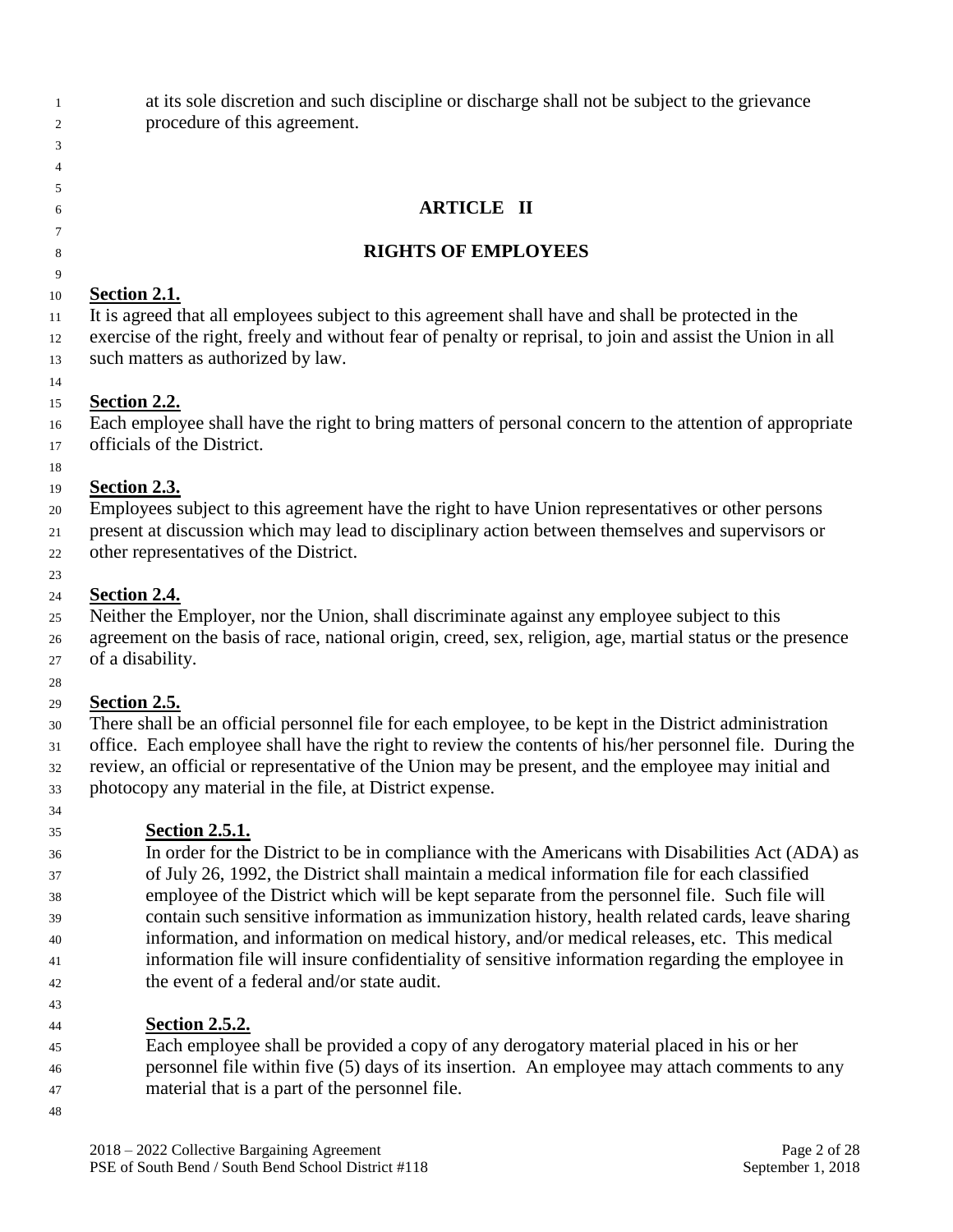| $\mathbf{1}$                                 | <b>ARTICLE III</b>                                                                                                                                                                                                                                                                                                                                                        |  |
|----------------------------------------------|---------------------------------------------------------------------------------------------------------------------------------------------------------------------------------------------------------------------------------------------------------------------------------------------------------------------------------------------------------------------------|--|
| 2<br>3                                       | <b>RIGHTS OF THE UNION</b>                                                                                                                                                                                                                                                                                                                                                |  |
| $\overline{4}$<br>5<br>6<br>7<br>8<br>9      | <b><u>Section 3.1.</u></b><br>The Union has the right and responsibility to represent the interests of all employees, to present its<br>views to the District on matters of concern either orally or in writing, and to enter collective<br>negotiations with the object of reaching an agreement applicable to all employees within the<br>bargaining unit.              |  |
| 10<br>11<br>12<br>13<br>14<br>15             | <b>Section 3.2.</b><br>The Union shall promptly be notified by the District of grievances brought by any employee. The<br>Union is entitled to have an observer at hearings conducted by any District official or body arising out<br>of any grievance and to make known the Union's views concerning the case.                                                           |  |
| 16<br>17<br>18<br>19<br>20                   | Section 3.3.<br>The District agrees to submit a report monthly along with its remittance of dues identifying each<br>employee by name, social security number and dues amount remitted. The District agrees to provide<br>the names of all classified employees who are not having dues withheld to the Union on October 1 and<br>March 1 of each year of this agreement. |  |
| 21<br>22<br>23<br>24<br>25<br>26             | <b>Section 3.3.1.</b><br>Each employee hired during the term of this agreement shall be provided, by the District, with a<br>copy of the agreement. Sufficient copies of the agreement will be supplied to the District by the<br>Union.                                                                                                                                  |  |
| 27<br>28<br>29<br>30                         | <b>Section 3.3.2.</b><br>The names and cumulative days worked by substitute or temporary employees shall be<br>provided to the Union on a quarterly basis.                                                                                                                                                                                                                |  |
| 31<br>32<br>33<br>34<br>35                   | <b>Section 3.4.</b><br>Representatives of the Union, upon making their presence known to the superintendent or designee<br>shall have access to the District premises during business hours; provided, that conferences or<br>meetings between employees and Union representatives will not interfere with the employees' normal<br>duties.                               |  |
| 36<br>37<br>38<br>39                         | <b>Section 3.5. Bulletin Boards/Intra-District Mail.</b><br>The Union may make lawful use of school district bulletin boards and intra-district mail service<br>consistent with District policy.                                                                                                                                                                          |  |
| 40<br>41<br>42<br>43<br>44<br>45<br>46<br>47 | Section 3.6. School Calendar.<br><b>Section 3.6.1.</b><br>The District shall provide notification to employees of the formation of the school calendar so<br>that employees may provide their input to the District for its consideration prior to its formal<br>adoption of the school calendar.                                                                         |  |
| 48                                           | 2018 - 2022 Collective Bargaining Agreement<br>Page 3 of 28<br>PSE of South Bend / South Bend School District #118<br>September 1, 2018                                                                                                                                                                                                                                   |  |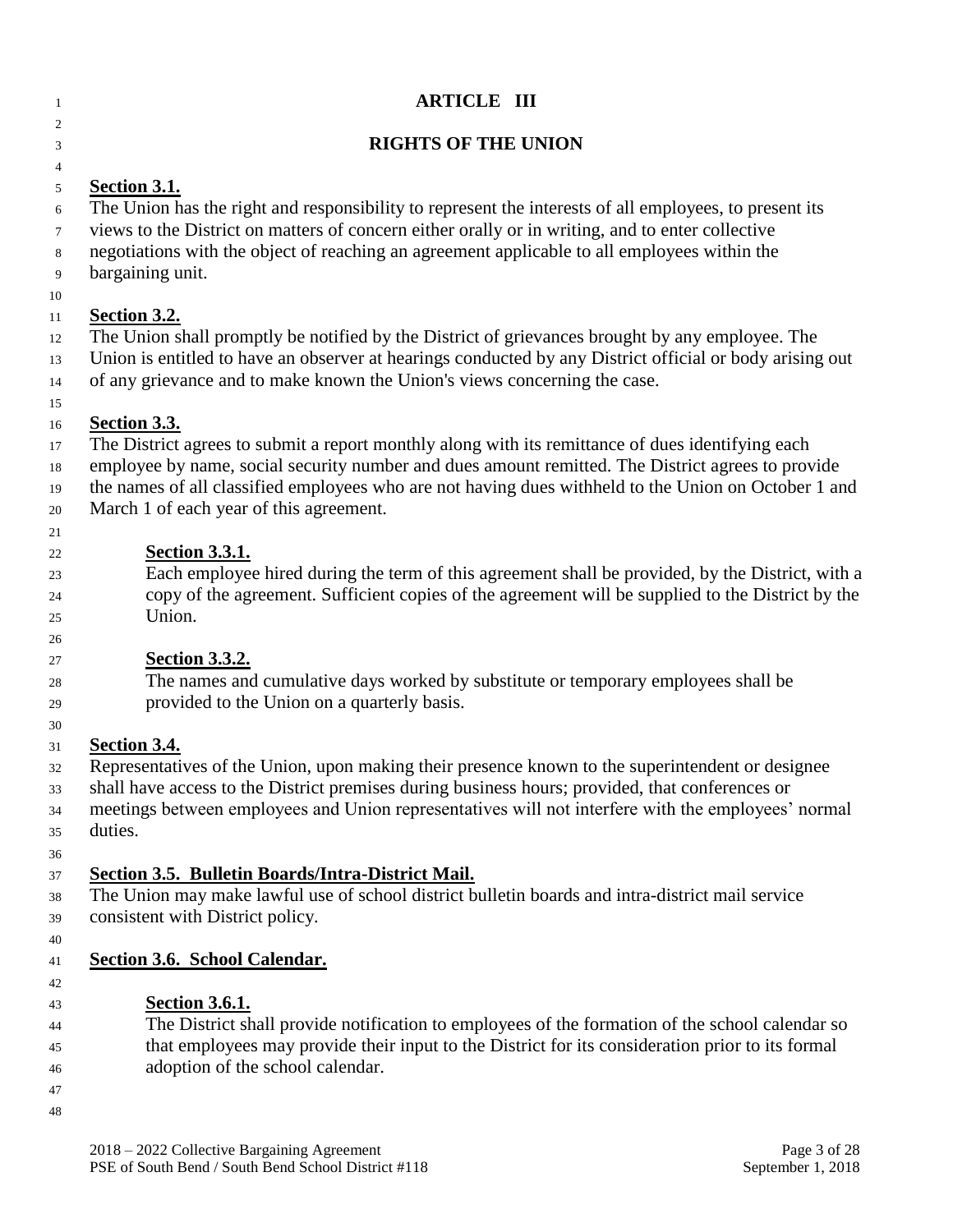#### **Section 3.7.**

Special education paraprofessionals working with students identified as potentially violent or

aggressive may request to participate in the formulation of the Individualized Education Plan (IEP) to

whom they may be assigned in order to give input as to their safety. If granted, participation time shall

be considered as time worked. If the employee is not satisfied with the outcome of the safety issue,

they may request a meeting with the special education director to express and resolve their concerns.

#### **Section 3.8.**

 

 The District will make available to all employees who work alone at night, with no other employee nearby, the use of a cell phone from the bus garage. The cell phone will be used only in the case of emergency, may be picked up at the beginning of the night shift and shall be returned to the bus garage prior to leaving work at the end of the shift.

# **ARTICLE IV**

# **UNION MEMBERSHIP AND CHECKOFF**

#### **Section 4.1.**

 Each employee subject to this agreement, who, on the effective date of this agreement, is a member of the Union in good standing, maintain membership in the Union in good standing during the period of this agreement unless membership is revoked through contact with the Union.

 The district will provide the union reasonable access to new employees of the bargaining unit for the purposes of presenting information about their bargaining unit to the new employee. The presentation may occur during a new employee orientation provided by the district, or at another time mutually agreed to by the district and the union representative. No employee may be mandated to attend the meetings or presentations by the union representative. "Reasonable access" for the purposes of this section means: (i) The access to the new employee occurs within ninety days of the employee's start date within the bargaining unit; (ii) The access is for thirty minutes; and (iii) The access occurs during the new employee's regular work hours at the employee's regular worksite, or at a location mutually agreed to by the district and the union. 

# **Section 4.2**

 The District agrees to accept dues authorizations via paper form, voice authorization or by E-signature in accordance with "E-SIGN". PSE will provide a list of those members who have agreed to union membership directly with the Association via any of the above methods. In addition, upon request, access will be given to the District to the .wav files associated with the voice authorizations.

 PSE will be the custodian of the records related to dues authorizations and agrees that, as the custodian of the records, it has the responsibility to ensure the accuracy and safe-keeping of those records.

# **Section 4.5.**

 The District will notify the Union of all new hires within ten (10) work days of the hire date. At the time of hire, the District will inform the new hire of the terms and conditions of this article.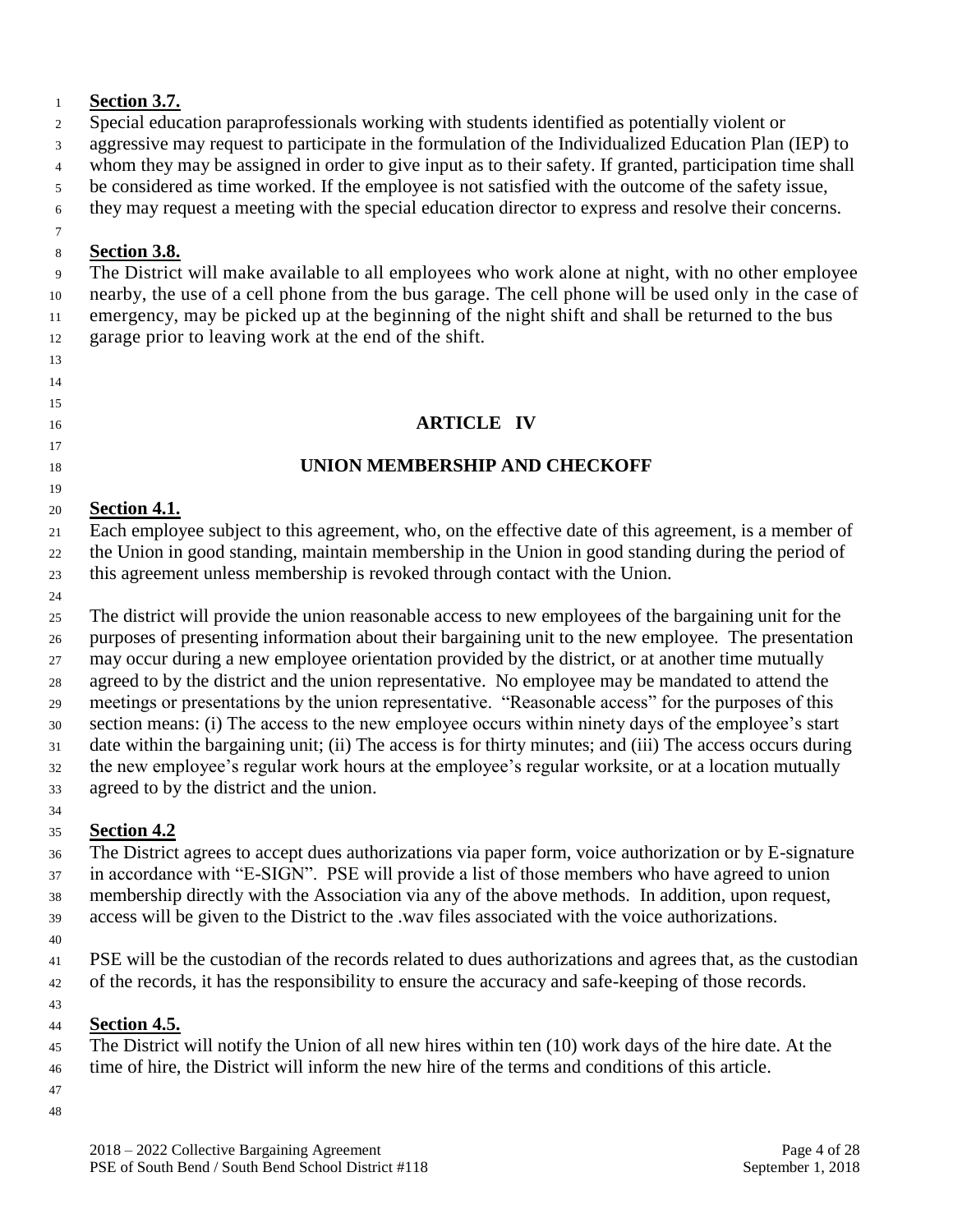#### **Section 4.6. Political Action Committee.**

- The District shall, upon receipt of a written authorization or voice authorization form that
- conforms to legal requirements, deduct from the pay of such bargaining unit employee the amount
- of contribution the employee voluntarily chooses for deduction for political purposes and shall
- transmit the same to the Association. Section 4.7 of the Collective Bargaining Agreement shall
- apply to these deductions. The employee may revoke the request at any time. At least annually, the
- employee shall be notified by the PSE/SEIU Local 1948 State Office about the right to revoke the request.
- 

#### **Section 4.7. Hold Harmless.**

 The Association will indemnify, defend, and hold the District harmless against any claims, suits, orders, and/or judgments against the District on account of any checkoff of Association dues or voluntary political contributions.

#### **Section 4.8. Checkoff.**

 Upon written authorization of any public employee within the bargaining unit, the District shall deduct from the pay of such public employee the monthly amount of dues, certified by the secretary of the Public School Employees of Washington / SEIU Local 1948 (PSE), or any agency fee so certified in appropriate cases, and shall transmit the same to the treasurer of PSE/SEIU Local 1948. The District shall deduct local dues as established by the local PSE/SEIU Local 1948 chapter and remit the same to the treasurer of the local PSE/SEIU Local 1948 chapter.

 

 

#### **ARTICLE V**

#### **UNION REPRESENTATION**

#### **Section 5.1.**

- The Union will designate a conference committee of three (3) members who will meet with the
- superintendent of the District and the superintendent's representatives on a mutually agreeable regular basis to informally discuss appropriate matters. These meetings shall not be construed as negotiating sessions.

# **ARTICLE VI**

# **EVALUATIONS**

# **Section 6.1.**

- Employee performance evaluations shall be conducted on a semi-annual basis for employees with two
- (2) years or less seniority in a position, and annually for employees with two (2) or more years
- seniority in a position. Evaluations are reflective of the employee's immediate supervisor's or
- principal's opinion of the employee's work performance during that calendar school year.
- Performance evaluations shall be conducted in conformance within the following guidelines.
-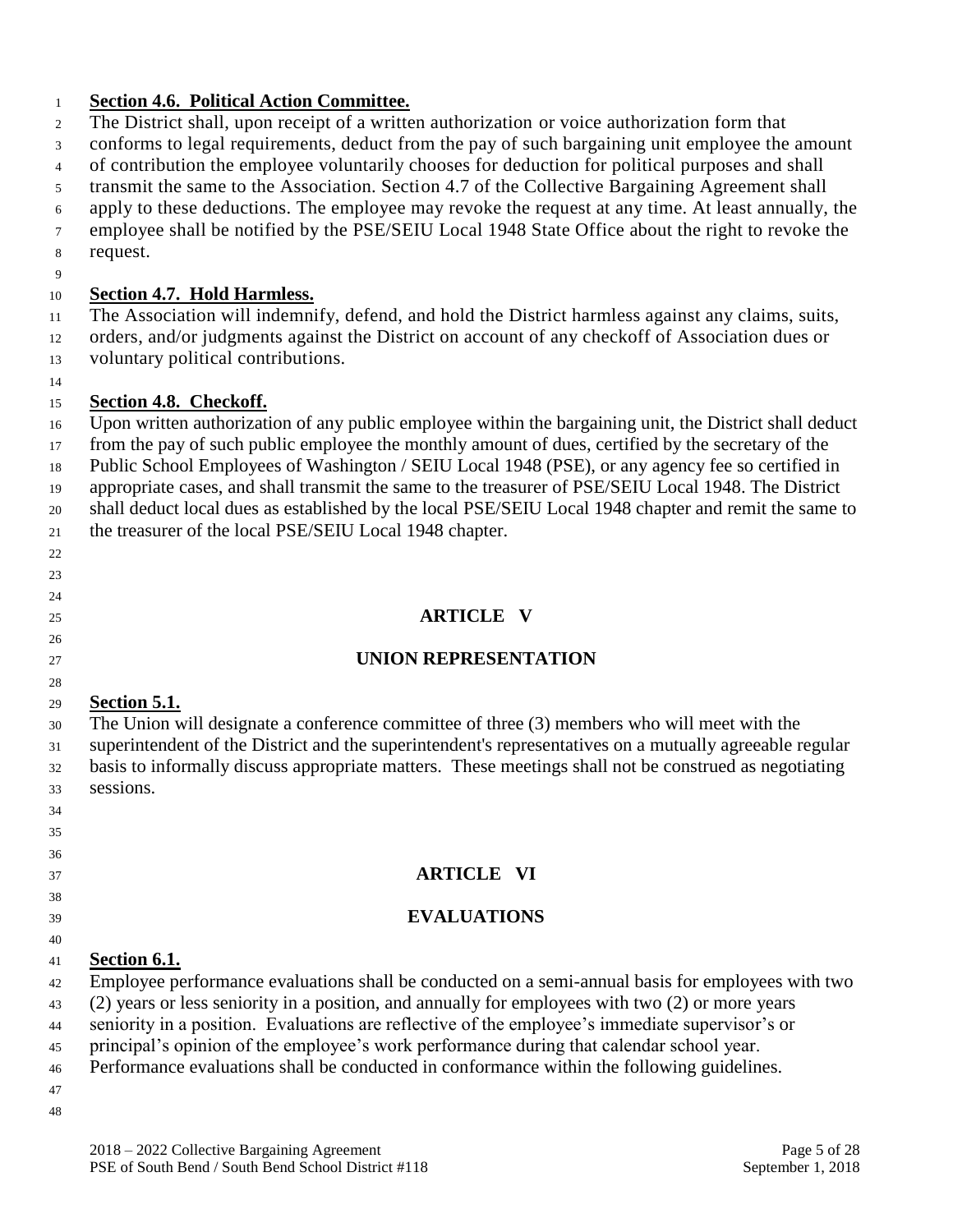| 1  | <b>Section 6.1.1.</b>                                                                                |
|----|------------------------------------------------------------------------------------------------------|
| 2  | The written evaluation and oral review shall be completed by the employee's immediate                |
| 3  | supervisor or principal, when applicable. The evaluating supervisor or principal shall have          |
| 4  | intimate knowledge of the employee's performance.                                                    |
| 5  |                                                                                                      |
| 6  | Section 6.1.2.                                                                                       |
| 7  | To promote an open discussion of the evaluation, the oral review shall be conducted on a one-        |
| 8  | to-one basis. Employees shall be provided with two (2) days advance notice prior to the oral         |
| 9  | review.                                                                                              |
| 10 |                                                                                                      |
| 11 | <b>Section 6.1.3.</b>                                                                                |
| 12 | The employee shall be provided a copy of the completed evaluation.                                   |
| 13 |                                                                                                      |
| 14 | <b>Section 6.1.4.</b>                                                                                |
| 15 | Employees shall have the right to provide a written response to an unfavorable evaluation. The       |
| 16 | employee's written response shall be attached to the evaluation when placed in the employee's        |
| 17 | personnel file and shall remain part of their permanent personnel record.                            |
| 18 |                                                                                                      |
| 19 | <b>Section 6.1.5.</b>                                                                                |
| 20 | Evaluation forms shall be germane to the work performed and updated, if necessary, on a semi-        |
| 21 | annual basis.                                                                                        |
| 22 |                                                                                                      |
| 23 | <b>Section 6.1.6.</b>                                                                                |
| 24 | The employee's signature on the evaluation form shall not be construed as an employee                |
| 25 | agreement with the contents. Evaluation forms shall contain the following statement under the        |
| 26 | signature line: "This evaluation has been reviewed with me by my immediate supervisor or             |
| 27 | principal and I have been provided a copy of said evaluation."                                       |
| 28 |                                                                                                      |
| 29 |                                                                                                      |
| 30 |                                                                                                      |
| 31 | <b>ARTICLE VII</b>                                                                                   |
| 32 |                                                                                                      |
| 33 | <b>HOURS OF WORK AND OVERTIME</b>                                                                    |
| 34 |                                                                                                      |
| 35 | <b>Section 7.1.</b>                                                                                  |
| 36 | Each part-time employee will be assigned in advance to a definite work year with designated times of |
| 37 | beginning and ending; provided that the employer may change the existing work year in case of        |
| 38 | emergency without prior notice, by mutual agreement with the employee, and in any other case by five |
| 39 | (5) days written notice to the employee.                                                             |
| 40 |                                                                                                      |
| 41 | <b>Section 7.1.1.</b>                                                                                |
| 42 | Any work performed in excess of eight (8) hours a day or forty (40) hours per designated work        |
| 43 | week shall be paid at the rate of one and one-half $(1-1/2)$ the employee's applicable rate of pay.  |
| 44 | During summer recess, workdays, not to exceed ten (10) hours may be scheduled. All time              |
| 45 | worked in excess of ten (10) hours per day (in the case of scheduled ten (10) hour days), and all    |
| 46 | time worked in excess of forty (40) hours per week shall be at the wage rate of time and one $-$     |

- half (1-1/2).
-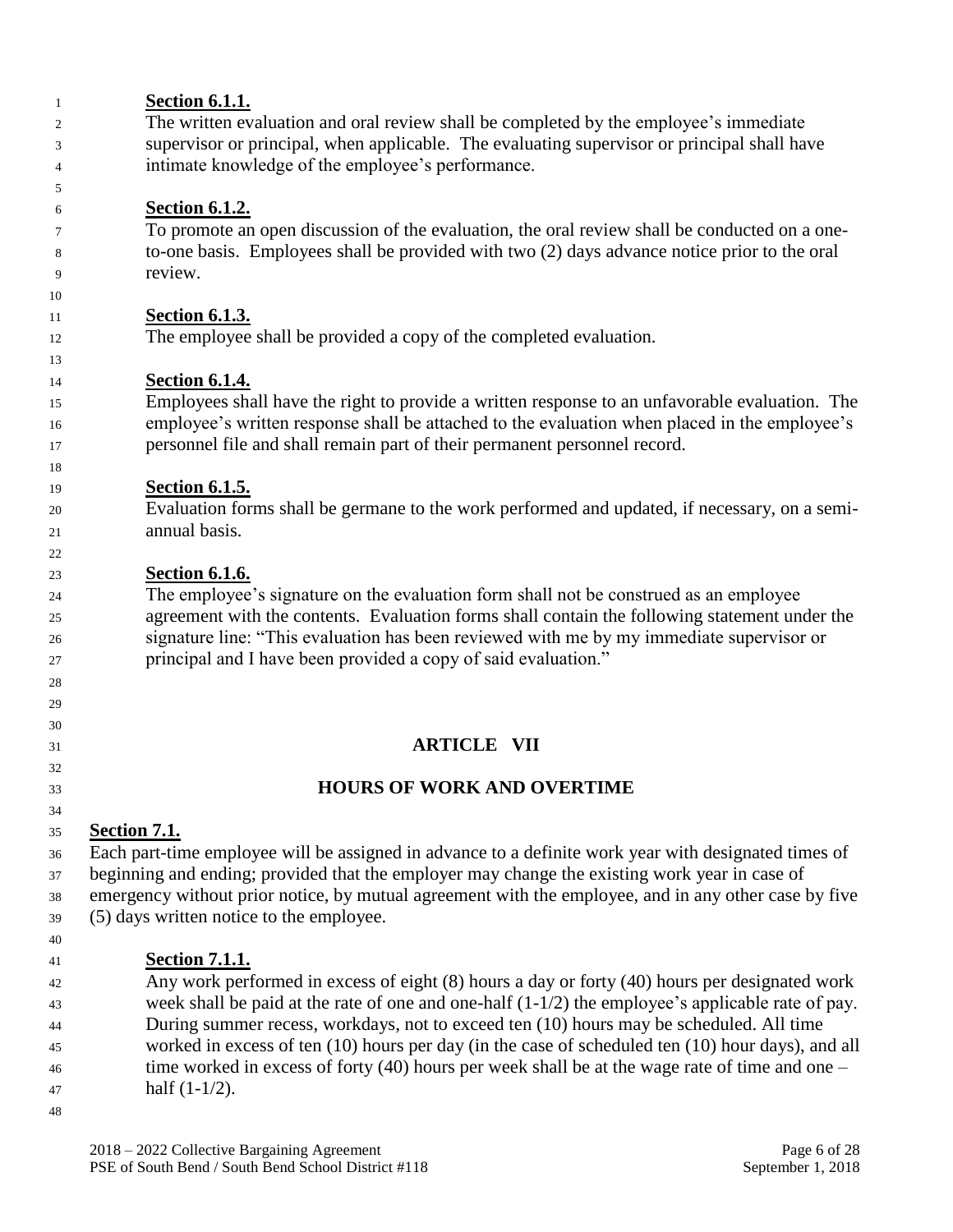Payment of sick leave, funeral leave, and holiday pay for days scheduled as ten (10) hour days will be paid/deducted as ten (10) hour days. The employer and employee shall mutually agree upon the modified work schedule.

#### **Section 7.l.2. Comp Time.**

 Employees in all classifications, with the exception of bus drivers, will be allowed comp time with prior approval from the building administrator. All comp time will be entered in the regular district timesheet and records will be kept in the regular district timekeeping process. Comp time will not accrue beyond forty (40) comp hours. Comp time which remains unused at the end of employee's work year will be cashed out. The following will be used to clarify the earning and use of comp time as described in this section:

- 1. Employees will have the option of earning comp time or being paid overtime for hours worked subject to Section 7.1.1 of this agreement.
- 2. Employees must have administrator approval prior to the earning and use of comp time hours.
- 3. Authorized work in excess of eight (8) hours in a day or forty (40) hours per designated work week shall be comped at the rate of one and one-half.
- 4. Comped hours remaining at the end of the employee's work year shall be paid at the employee's current rate of pay.

#### **Section 7.2.**

 The normal workweek shall consist of five (5) consecutive days, Monday through Friday, unless regularly scheduled school vacations or holidays fall within this period; provided, however, exceptions may be made upon mutual agreement between the employee and supervisor or in any other case by five (5) days written notice to the employee.

- **Section 7.2.1.**
- In the event of an unusual school closure due to inclement weather, plant inoperation, or the like, the District will notify employees to refrain from coming to work on the local radio station, via a phone tree and TV channels 4, 5 and 7.

#### **Section 7.2.2.**

 If an employee is called back to work, other than immediately before or after his/her assigned shift, the employee shall receive not less than two (2) hours pay at the appropriate rate.

#### **Section 7.3.**

Each employee shall be assigned to a definite shift with designated times of beginning and ending.

# **Section 7.3.1.**

- All part-time employees shall begin work the day before school starts.
- 

- **Section 7.4.**
- Employees who work in excess of four (4) hours per day shall be allowed a thirty (30) minute unpaid
- lunch break during the course of their shift. Employees shall be permitted a fifteen (15) minute break
- following each two (2) hours of work provided that said employee is scheduled to work more than two
- (2) hours that day.
-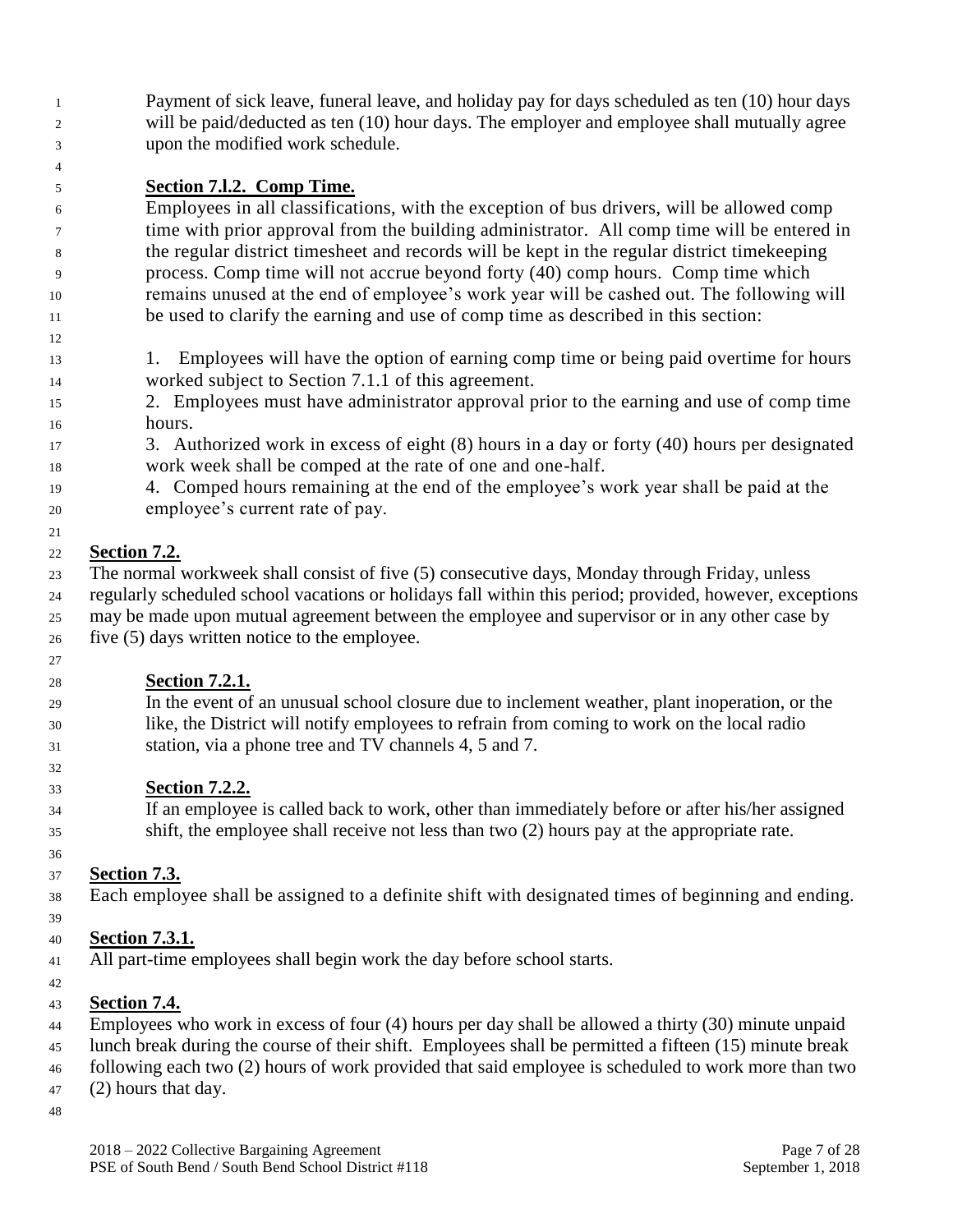| 1        | <b>Section 7.4.1.</b>                                                                                                                                                                         |
|----------|-----------------------------------------------------------------------------------------------------------------------------------------------------------------------------------------------|
| 2        | Employees required to work through their regular lunch periods will be given time to eat at a                                                                                                 |
| 3        | time established by the supervisor. In the event the District requires an employee to forego a                                                                                                |
| 4        | lunch period and the employee works the entire shift, including the lunch period, the employee                                                                                                |
| 5        | shall be compensated for the foregone lunch period.                                                                                                                                           |
| 6        |                                                                                                                                                                                               |
| 7        | <b>Section 7.5.</b>                                                                                                                                                                           |
| 8        | Bus drivers required to have a physical examination to drive will have the cost of an examination paid                                                                                        |
| 9        | by the District; provided, that such driver receive the physical examination from a District designated                                                                                       |
| 10       | physician.                                                                                                                                                                                    |
| 11       |                                                                                                                                                                                               |
| 12       | <b>Section 7.5.1.</b>                                                                                                                                                                         |
| 13       | The District will establish shifts for transportation personnel in relation to routes, driving time,                                                                                          |
| 14       | and all other regular duties assigned by the transportation supervisor. The established shift                                                                                                 |
| 15       | time will be based on time required to perform all regular duties assigned. Regular run                                                                                                       |
| 16       | assignments shall be based on seniority. That is: the longest run in time shall be offered to the                                                                                             |
| 17       | most senior driver and continue in this manner through all drivers.                                                                                                                           |
| 18       |                                                                                                                                                                                               |
| 19       | <b>Section 7.5.2.</b><br>Each driver shall receive time as allocated per day by the following schedule for the purpose of                                                                     |
| 20       | bus or eight (8) passenger van checkout, fueling, warm-up, cleaning inside and out, and safety                                                                                                |
| 21<br>22 | inspections:                                                                                                                                                                                  |
| 23       |                                                                                                                                                                                               |
| 24       | If driver drives one $(1)$ bus per day - 30 minutes                                                                                                                                           |
| 25       |                                                                                                                                                                                               |
| 26       | If driver drives two $(2)$ different buses per day - 45 minutes                                                                                                                               |
| 27       |                                                                                                                                                                                               |
| 28       | If driver drives three $(3)$ or more buses per day - one $(1)$ hour                                                                                                                           |
| 29       |                                                                                                                                                                                               |
| 30       | Extra time will be allowed for unusual or emergency situations.                                                                                                                               |
| 31       |                                                                                                                                                                                               |
| 32       | <u>Section 7.5.3.</u>                                                                                                                                                                         |
| 33       | All district buses will be driven by personnel hired primarily as district school bus drivers. The                                                                                            |
| 34       | bus transportation supervisor may/will be part of the regular route driving schedule. Such                                                                                                    |
| 35       | drivers shall be required to have a CDL, Class B certificate, either temporary or regular permit.                                                                                             |
| 36       | "Exception": Regular or substitute drivers per previous contract language will drive all regular                                                                                              |
| 37       | season trips, athletic or academic. All post season events that can be accommodated by one car                                                                                                |
| 38       | or one van may be driven by other district approved personnel. This section does not allow for                                                                                                |
| 39       | the use of private vehicles outside of school policy or state law.                                                                                                                            |
| 40       |                                                                                                                                                                                               |
| 41       | <u>Section 7.5.4.</u>                                                                                                                                                                         |
| 42       | All trips will be bid on a continuously rotating seniority basis with the most senior driver and<br>continuing on down the conjority list to the legst senior driver. At the hidding meetings |
|          |                                                                                                                                                                                               |

 continuing on down the seniority list to the least senior driver. At the bidding meetings, <sup>44</sup> beginning with the most senior driver, each driver may choose two (2) trips from the list as a beginning bid. All remaining trips will be bid, in order, one at a time through the remainder of the list by seniority. New drivers will be able to bid on all extra-curricular trips, though the transportation supervisor will have the discretion during the first ninety (90) days, probation period, to deny a trip based on experience.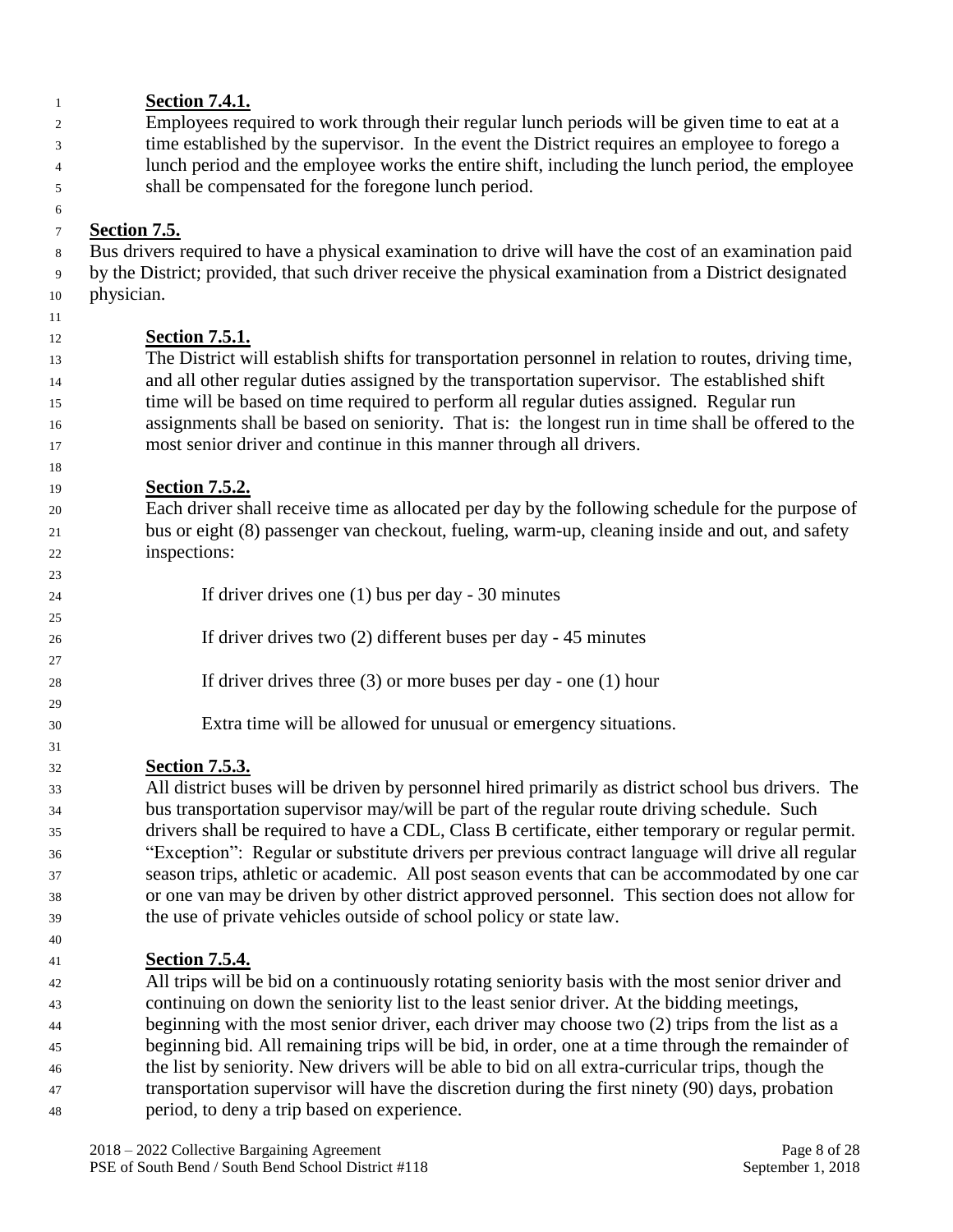If a trip that has already been bid on, comes back up for re-bid, for any reason, it reverts back to the driver under the driver who gave up the trip. There is to be one bid list. The new re-bid trips will be marked with a different mark/color.

 Any unscheduled trips that come in during the month shall be bid one at a time. The first one bid by the driver at the top of the list, the next to the next senior and so on. A driver that is already scheduled for a trip on the date of the new trip may not change for the new trip unless it serves the interest of the District to do so. Should the driver at the top of the list choose not to accept the trip they will rotate to the bottom of the list. If a trip has made it around the bidding process twice, the transportation supervisor can assign the trip. A driver cannot give up a trip with less than 24-hour notice or the supervisor may assign the trip to any driver.

 Unscheduled (less than 24 hours notice) trips may be assigned to the most available driver that may be contacted, with the attempt to contact the driver at the top of the list. No answer by phone will be considered as a refusal for that trip.

 Overtime will not be paid beyond 25 hours per month. BOTH drivers and transportation supervisor will work together to ensure that trips will not be bid by drivers which will surpass the overtime allowance. All drivers realize that if they are working in other positions whether as a sub or in a regular daily schedule that those hours count toward their 40 hours a week and will have overtime implications. Substitute drivers may be used in the event that drivers cannot be secured due to the overtime restrictions. The superintendent may approve additional OT in the case of emergencies. The 25 hour maximum will supersede all seniority rotation for extra trips.

#### **Section 7.5.5.**

Bus drivers who drive field trips or extra curricular trips will be compensated as follows:

 Trips less than overnight: Driving time at drivers wage. Overnight trips: Driving time at drivers wage. Extra full days at remote site at drivers hourly wage times eight (8) hours.

#### **Section 7.5.6.**

 Substitute drivers may be assigned as relief for regularly scheduled drivers daily run; provided, that no Union drivers are available or have refused the available work. It should be noted that regular drivers are expected to take runs as they are assigned by the transportation supervisor, unless problems with regular runs or other difficulties prevent their doing so.

#### **Section 7.5.7.**

 All Transportation employees who work more than ten (10) hours per day or more than forty (40) hours per week shall be compensated at the overtime rate of pay. There will be a maximum of 25 hours of overtime worked in any single month.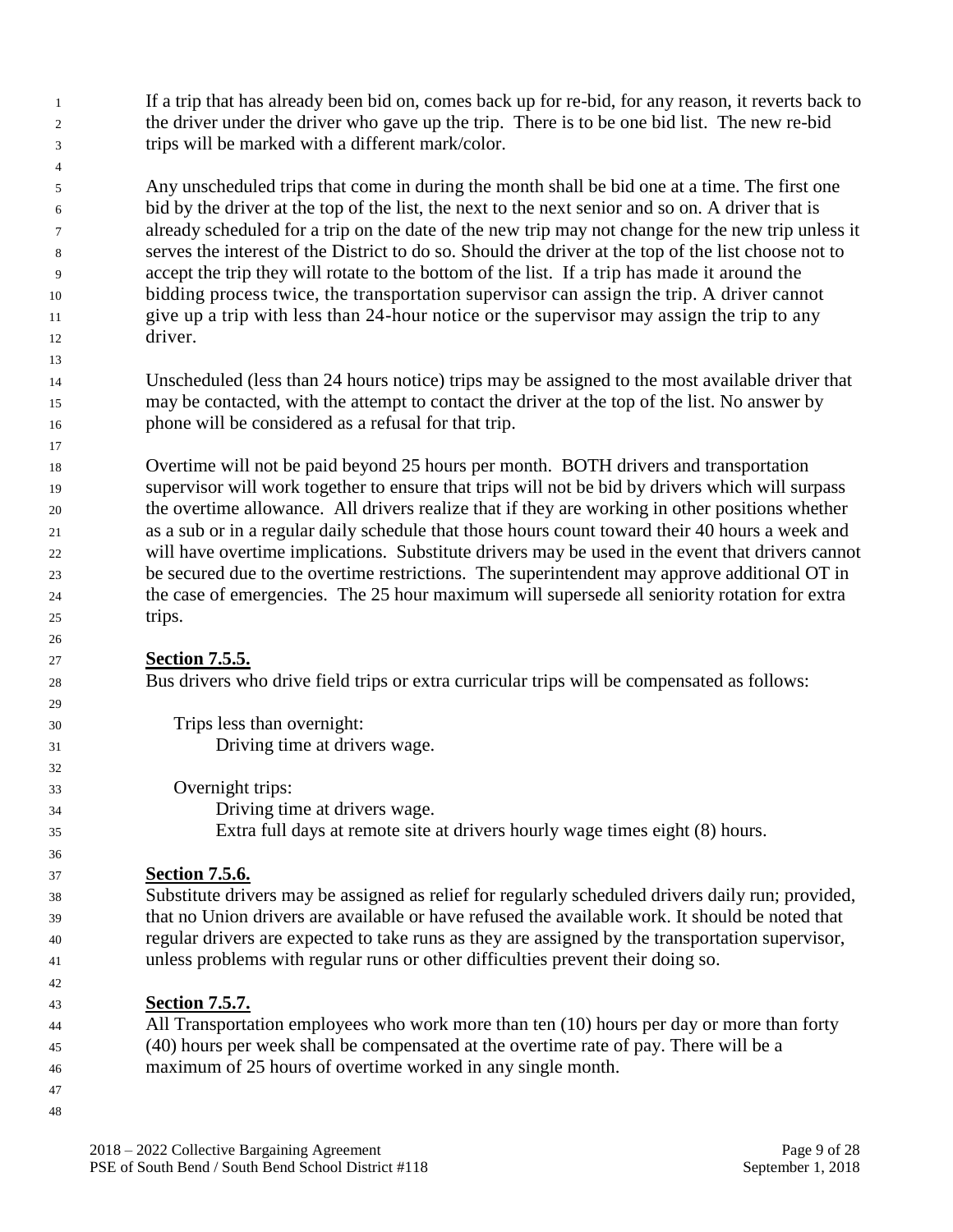#### **Section 7.6. Random Drug Testing for Bus Drivers.** The Federal Highway Administration (FHWA) has mandated programs and procedures for mandatory random drug and alcohol testing. Drivers and substitute drivers will comply with the District Policy 5260 and procedures on federal drug and alcohol testing. **Section 7.7.** The primary use of video cameras is designed to monitor student behavior. Bus drivers shall be informed on days that a camera has been placed in their assigned bus(es) prior to departure from the District bus garage. Drivers shall have the right to review the recorded videotapes for their bus(es) after making an appointment for such purposes with the transportation supervisor. Tapes will be saved one week so that the drivers may review them. Drivers may request to see tapes of days on which substitute drivers replace them. Upon request drivers may be permitted to view the tapes with the supervisor present. **ARTICLE VIII HOLIDAYS AND VACATIONS Section 8.1. Holidays. Section 8.1.1.** All full-time employees shall receive the following paid holidays: New Year's Eve Day Labor Day New Year's Day Veteran's Day Martin Luther King Day Thanksgiving Day President's Day Day After Thanksgiving Memorial Day Christmas Day 31 Independence Day \*Floating Holiday \* Requires two (2) weeks notice and date subject to approval of the District. **Section 8.1.2.** Should a holiday occur while an employee is on vacation, the employee shall be required to take one extra day of vacation. **Section 8.1.3.** All part-time employees shall receive the following paid holidays that fall within the work year: Labor Day Memorial Day New Year's Day Thanksgiving Day Martin Luther King Day Day after Thanksgiving President's Day Christmas Day • Effective 2015-16 school year, all part-time employees shall receive, in addition to the above paid holidays, Veteran's Day.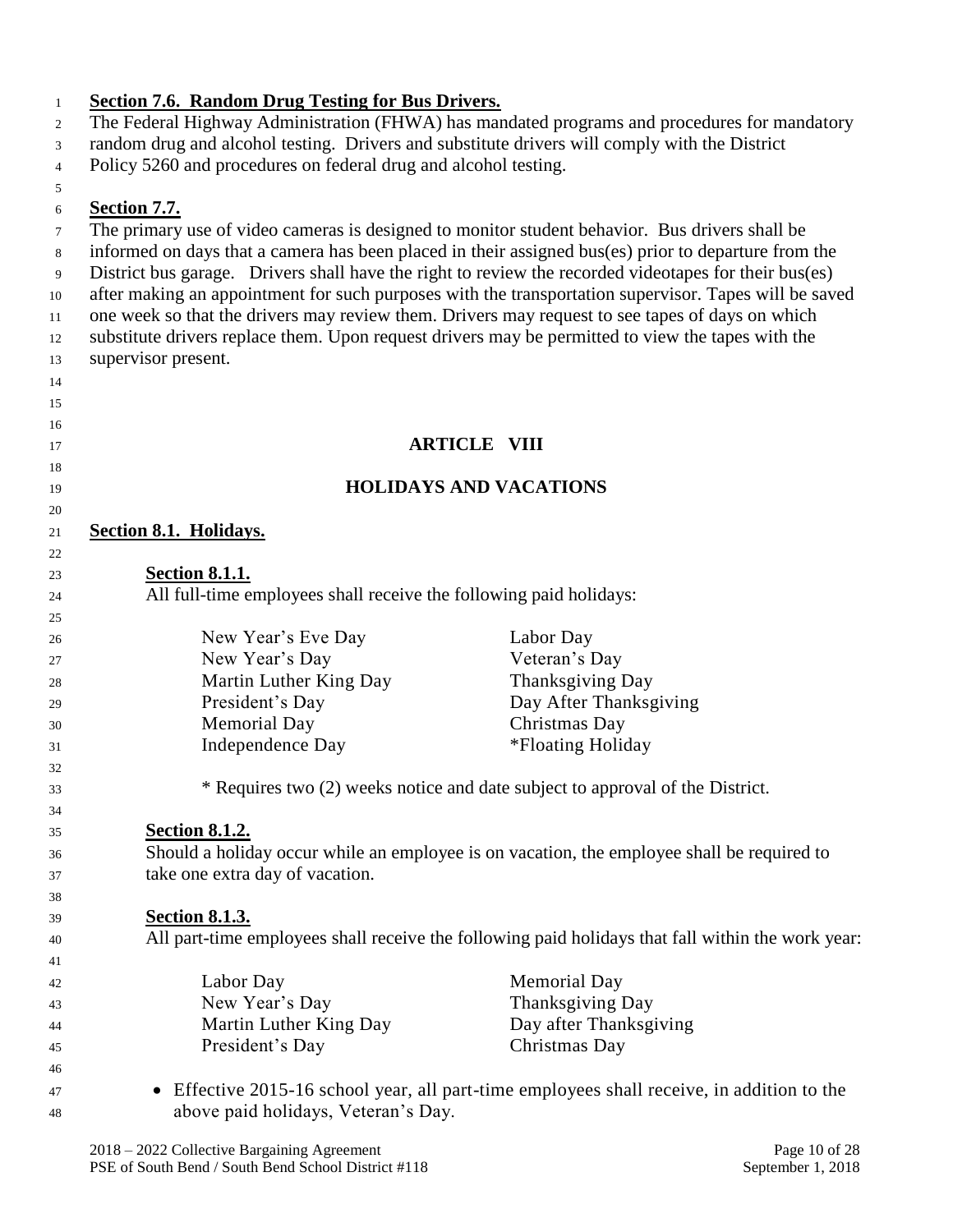• Effective 2016-17 school year, all part-time employees shall receive, in addition to the above paid holidays, New Year's Eve Day. **Section 8.1.4. Unworked Holidays.** Eligible employees shall receive pay equal to their normal work shift at their hourly base rate in effect at the time the holiday occurs. **Section 8.1.5. Worked Holidays.** Employees who are required to work on the above described holidays shall receive the pay due them for the holiday, plus one and one-half (1-1/2) times their regular hourly rate for all hours worked on such holidays. **Section 8.1.6. Holidays During Vacation.** Should a holiday occur while an employee is on vacation, the employee shall be allowed to take one extra day of vacation. **Section 8.1.7. Holidays On Weekends.** A holiday which falls on a Sunday shall be on the following Monday. A holiday which falls on a Saturday shall be recognized on the preceding Friday. **Section 8.1.8.** All personal days, floating or holidays will be taken in half day or full day increments. **Section 8.2. Vacations.** Eligible employees earn vacations according to this schedule: One through six years Two (2) weeks per year Seven through twelve years Three (3) weeks per year Thirteen through nineteen Four (4) weeks per year 30 Twenty or more Five (5) weeks per year Employees with thirteen or more years of service will have the option of selling one week of vacation. **Section 8.2.1. Cessation of Vacation Allowance.** An employee will cease to earn a vacation allowance if the employee changes from full-time status to part-time basis. However, the employee will be entitled to any vacation allowance earned to the date of change if the employee has completed twelve (12) months or more of continuous service. If he later returns to full status, he will begin accruing vacation credits from the new date, with no credit given for earlier service. **Section 8.2.2. Scheduling of Vacation.** The method of scheduling shall be according to the desires of employees and the District. Employee desires are given consideration on the basis of seniority on the job, and length of services with the District. Also considered is the wish of married people to coincide their vacation with those of their family, hand-in-hand with management's responsibility to maintain continuous operations. Work stations must also be adequately staffed to avoid placing an undue burden on other non-vacationing employees. Decision on employee's schedules will be made with all mentioned above plus those implied. Vacations must be reviewed and approved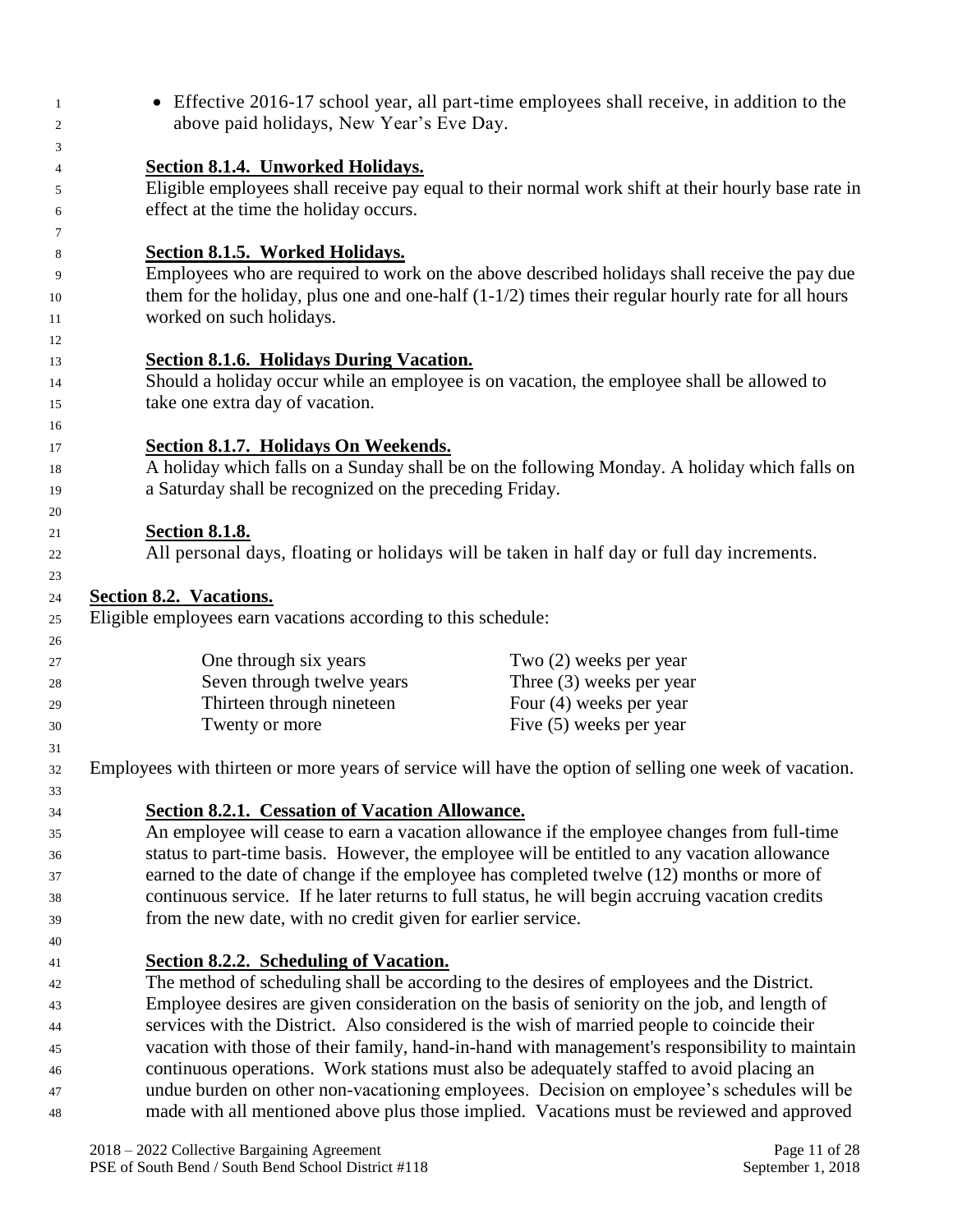| $\overline{1}$ | by the Office of the Superintendent.                                                                        |
|----------------|-------------------------------------------------------------------------------------------------------------|
| $\overline{c}$ |                                                                                                             |
| 3              | <b>Section 8.2.3. Changing Vacation Time.</b>                                                               |
| 4              | Once a vacation time has been chosen by the employee and the remainder of the employees                     |
| 5              | have been scheduled, the schedule will be considered permanent for that year. However, if the               |
| 6              | employee wishes to change their vacation due to circumstances beyond their control, the                     |
| 7              | management will consider it, but only if the period is available. In this case, an employee                 |
| 8              | cannot move another employee out of their vacation time if the employee does not so consent.                |
| 9              |                                                                                                             |
| 10             | Section 8.2.4. Vacation Accumulation.                                                                       |
| 11             | Accumulation of vacations is not permitted. Vacations are non-continuous from one year to the               |
| 12             | next.                                                                                                       |
| 13             |                                                                                                             |
| 14             | <b>Section 8.2.5. Vacation Allowance Credit.</b>                                                            |
| 15             | Vacation allowances are earned on a month-to-month basis. If an employee terminates for any                 |
| 16             | reason after completing twelve (12) months or more of continuous service, their final salary is             |
| 17             | adjusted for the number of vacation days due to, or due from, them since their last employment              |
| 18             | anniversary date.                                                                                           |
| 19             |                                                                                                             |
| 20             |                                                                                                             |
| 21             |                                                                                                             |
| 22             | <b>ARTICLE IX</b>                                                                                           |
| 23             |                                                                                                             |
| 24             | <b>LEAVES</b>                                                                                               |
| 25             |                                                                                                             |
| 26             | <b>Inclement Weather and Other Emergency Related Events.</b>                                                |
| 27             | Currently there are three ways available to classified people to work with late starts. $1 - Work$ with     |
| 28             | their administrator to make up the time, $2$ – use sick or personal leave time, $3$ – take as no pay. These |
| 29             | requests must be made before the end of the following month.                                                |
| 30             |                                                                                                             |
| 31             | <b>Section 9.1. Sick Leave.</b>                                                                             |
| 32             |                                                                                                             |
| 33             | <b>Section 9.1.1.</b>                                                                                       |
| 34             | Each employee shall accumulate one (1) day of sick leave for each calendar month worked,                    |
| 35             | provided, however, that no employee shall accumulate less than twelve (12) calendar days of                 |
| 36             | sick leave per school year. An employee who works fifteen (15) days in any calendar month                   |
| 37             | will be given credit for the full month.                                                                    |
| 38             | <b>Section 9.1.2.</b>                                                                                       |
| 39             | Sick leave shall be vested when earned and may be accumulated up to one hundred eighty                      |
| 40             | (180) days. The District shall project the number of annual days of sick leave at the beginning             |
| 41             | of the school year according to the estimated calendar months the employee is to work during                |
| 42<br>43       | that year. The employee shall be eligible for the projected number of sick leave days at the                |
|                | beginning of the school year. For the purposes of this section, sick leave shall be accrued,                |
| 44<br>45       | projected and expended on the basis of regular workdays.                                                    |
| 46             |                                                                                                             |
| 47             |                                                                                                             |
| 48             |                                                                                                             |
|                |                                                                                                             |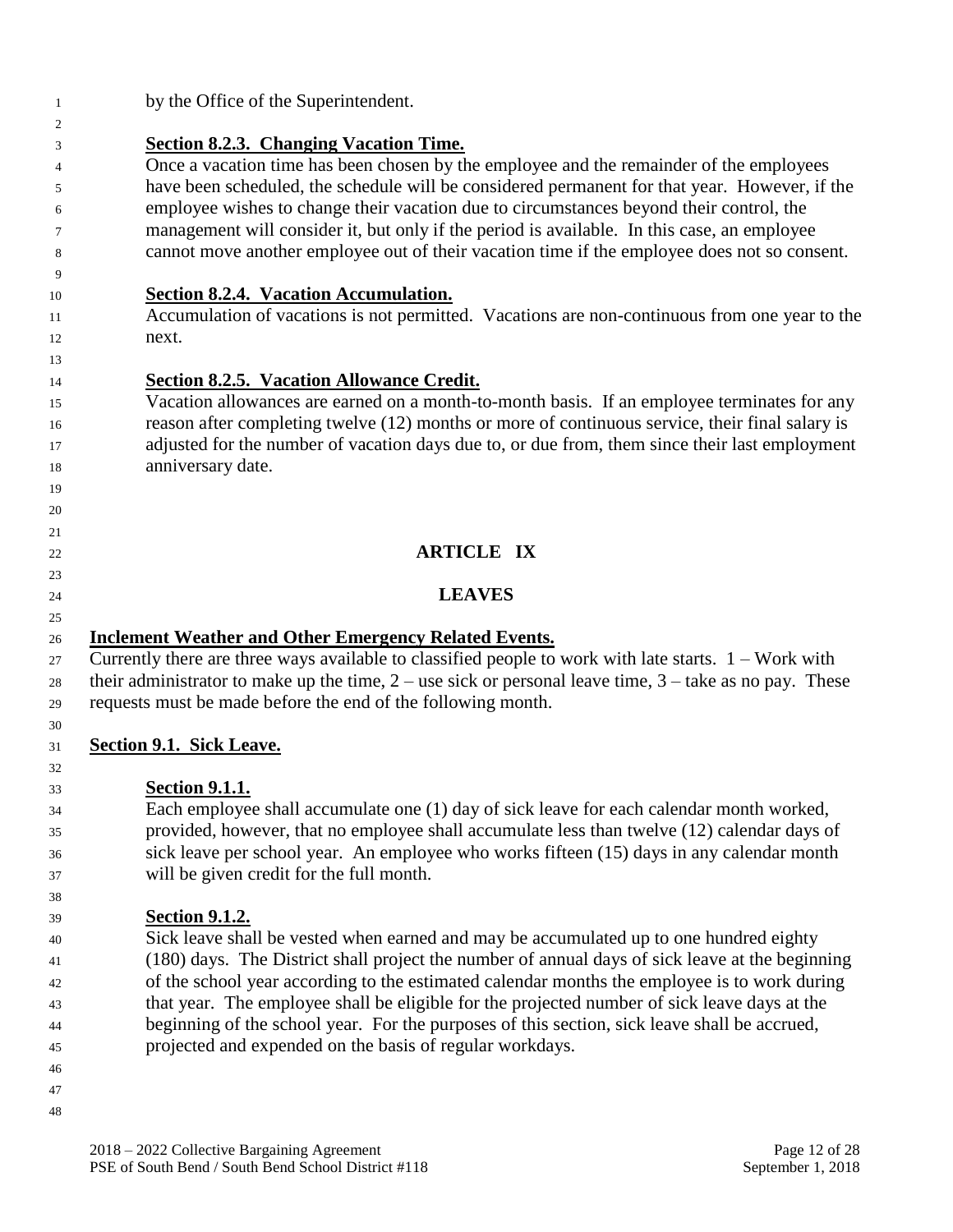#### **Section 9.1.3.**

 In the event an employee is absent for reasons which are covered by State Industrial Insurance, any time loss shall not be deducted from sick leave; provided, however, the employee may apply any accumulated sick leave to any required waiting period; and provided further, that double payment does not result.

#### **Section 9.1.4.**

 Employees may exercise an option to receive remuneration for unused sick leave that was accumulated in the previous year at a rate equal to one (1) day's monetary compensation of the employee for each four (4) days of accrued leave for illness or injury. A maximum of one hundred and eighty (180) sick leave days shall be the limit for computation purposes under this cash out section. The aforementioned maximum may be less than the actual accrued sick leave of an employee but shall prevail in this specific application.

#### **Section 9.1.5.**

 The District agrees to participate in the employee incentive program as written in RCW 28A.400.210.

#### **Section 9.1.6.**

 The South Bend School District recognizes the value and importance of an employee's regular and consistent attendance. As an incentive to encourage regular attendance, the District will recognize an employee's exceptional attendance. PSE/SEIU LOCAL 1948 represented employees who are not absent from work for any time and for any reason other than earned vacation time, immediate family bereavement, District directed professional development activities and required jury duty shall receive a monetary award twice per year. Full-time employees' vacation time needs to be taken outside of student attendance days to be counted for extra pay.

 Those who qualify will receive an additional day of pay equivalent to the average hours worked on their February paycheck (calculated in January). Those who qualify during the second half of the school year will be rewarded on their July paycheck (calculated in June).

#### **Section 9.1.7**

- A. Each substitute employee shall accrue one hour of paid sick leave for every forty (40) hours worked. A maximum of forty (40) hours of sick leave may be carried over into the following year.
- B. Sick leave accrued while a substitute employee shall not be lost when the employee is hired as a regular full-time employee.
- C. When a substitute separates from employment, accrued sick leave cannot be cased out, however, if the employee is rehired within twelve (12) months of separation, previously accrued unused sick leave shall be reinstated. Substitute employees do not have sick leave cash out rights and are not eligible to participate in sick leave incentive programs.
- 
- 
- 
-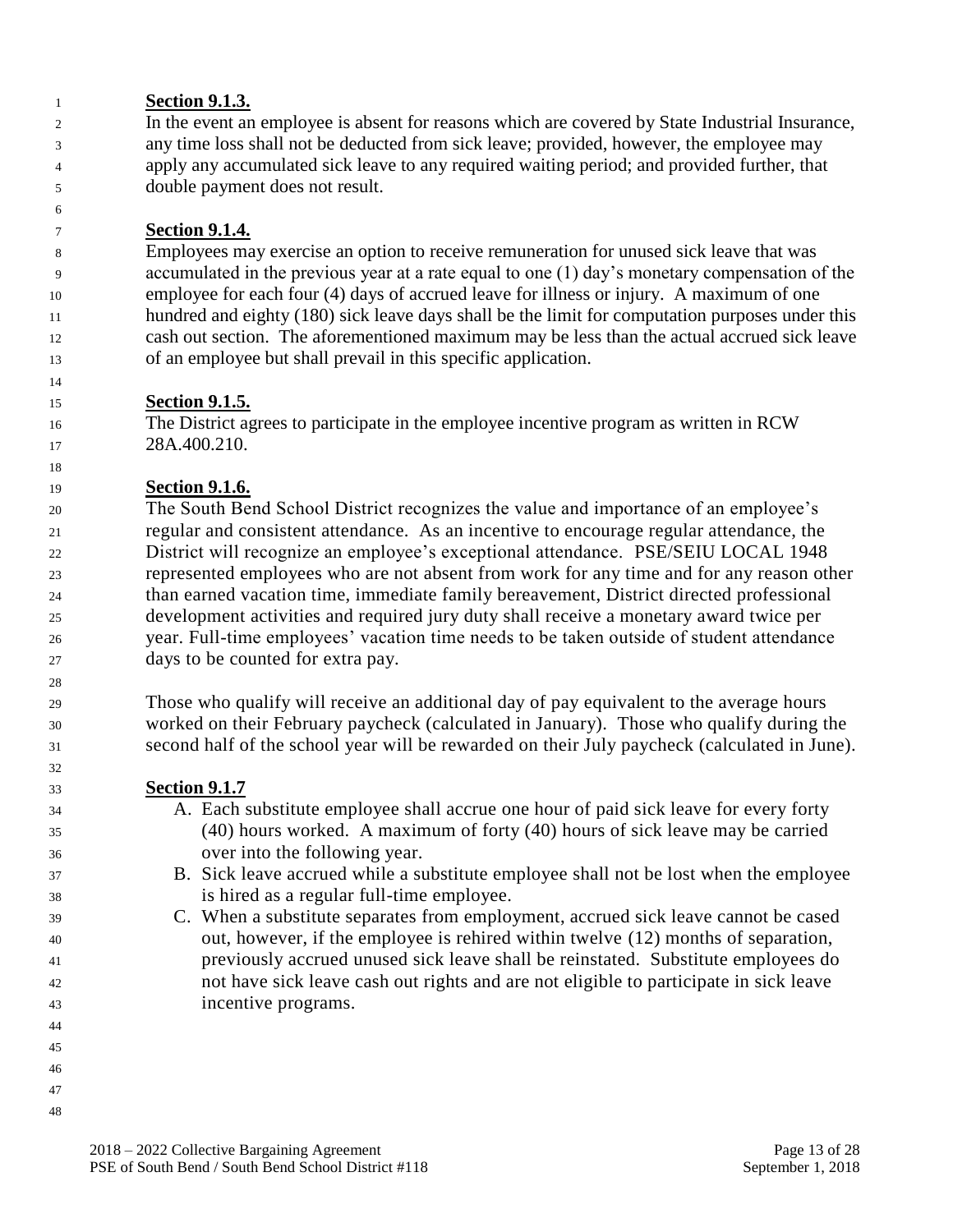#### **Section 9.2. Bereavement Leave.**

- Employees shall be entitled to a maximum of five (5) days leave, with pay, for absence caused by
- death of an employee's child, spouse, parent, step-parent, grandparent, sibling, or parent-in-law. Such
- bereavement leave shall not be deducted from sick leave. Bereavement leave is non-cumulative.
- Additional time, which may be required by the employee, shall be deducted from the employee's
- accrued sick leave up to a limit of five additional days. Additional approved bereavement days beyond the five additional days will be without pay.
- 

# **Section 9.3. Personal Leave Days.**

#### 

# **Section 9.3.1.**

 Employees shall be credited with two (2) personal leave days during each school year, but may accumulate to three (3) and may cash out any of those days beyond the three (3) accumulated at the employee's regular rate. Personal leave days to be scheduled a minimum of one (1) week in advance and be approved by the employee's immediate supervisor. The minimum scheduling requirement may be waived by the employee's immediate supervisor on a case-by-case basis.

- The Union recognizes the Employer's obligation to provide service to the District and that
- some personal days may be rejected if a hardship may be placed on the District.

# **Section 9.4.**

The Employer agrees to comply with the Washington State and Federal family and medical leave laws.

# 

# **Section 9.5. Judicial Leave.**

 Employees shall be allowed time off without loss of pay for serving on jury duty. Compensation received from the court, excluding mileage, shall promptly be refunded to the Employer. All employees are required to seek such compensation from the court.

# **Section 9.6. Leave of Absence.**

# **Section 9.6.1.**

 Leave shall not be granted in order to take or "try out" a job outside the school district or for recreational or travel pursuits.

# **Section 9.6.2.**

The returning employee will be assigned a position as identified in the leave grant.

#### **Section 9.7.**

 The employee will retain accrued unused sick leave, vested and unused vacation rights, and seniority rights while on leave of absence. However, vacation credits, sick leave and seniority shall not accrue while the employee is on leave of absence; provided, however, that if such leave is approved for

- extended illness or injury, including industrial accident or industrial illness, seniority shall accrue.
- 
- 
- 
- 
- 
- 
- 
- 
-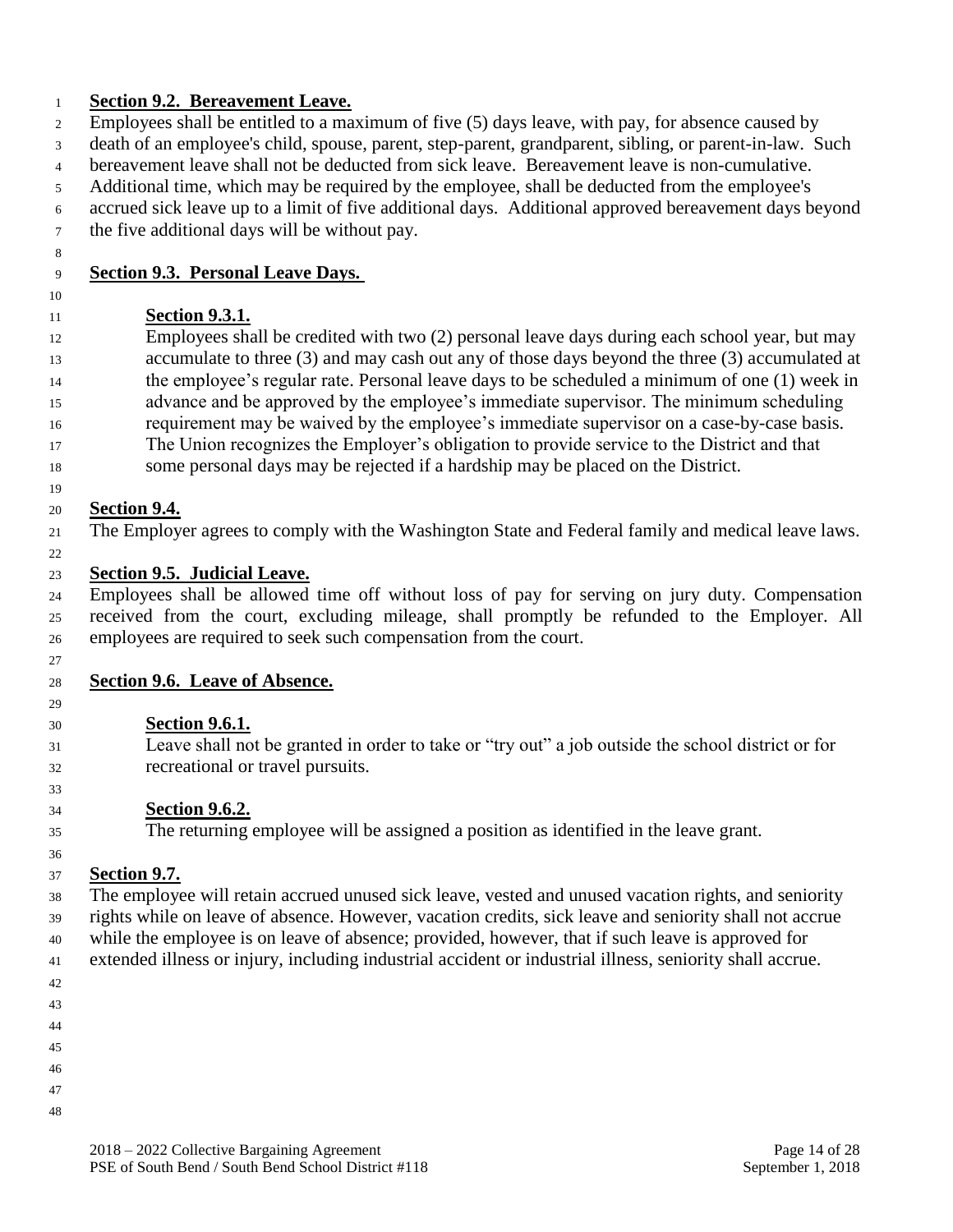| 1           | <b>ARTICLE X</b>                                                                                                                                                                    |  |  |
|-------------|-------------------------------------------------------------------------------------------------------------------------------------------------------------------------------------|--|--|
| 2<br>3      | <b>SENIORITY AND LAYOFF PROCEDURES</b>                                                                                                                                              |  |  |
| 4           |                                                                                                                                                                                     |  |  |
| 5           | <b>Section 10.1.</b>                                                                                                                                                                |  |  |
| 6           | The seniority of an employee is within their work classification and shall be established as of the date                                                                            |  |  |
| 7<br>8<br>9 | on which the employee began bargaining unit employment (hereinafter "hire date"), excluding time<br>worked as a substitute, unless such seniority shall be lost as herein provided. |  |  |
| 10          | <b>Section 10.2.</b>                                                                                                                                                                |  |  |
| 11          | The seniority rights of an employee shall be lost for the following reasons:                                                                                                        |  |  |
| 12          |                                                                                                                                                                                     |  |  |
| 13          | a. Resignation.                                                                                                                                                                     |  |  |
| 14<br>15    | b. Discharge for just cause.                                                                                                                                                        |  |  |
| 16          |                                                                                                                                                                                     |  |  |
| 17          | c. Retirement.                                                                                                                                                                      |  |  |
| 18          |                                                                                                                                                                                     |  |  |
| 19          | <b>Section 10.3.</b>                                                                                                                                                                |  |  |
| 20          | Seniority rights shall not be lost for the following reasons:                                                                                                                       |  |  |
| 21          |                                                                                                                                                                                     |  |  |
| 22          | a. Time lost by the reason of industrial accident or industrial illness attributed to District                                                                                      |  |  |
| 23          | employment.                                                                                                                                                                         |  |  |
| 24          |                                                                                                                                                                                     |  |  |
| 25          | b. Time on leave of absence granted for the purpose of serving in the Armed Forces of the<br>United States.                                                                         |  |  |
| 26          |                                                                                                                                                                                     |  |  |
| 27<br>28    | c. Time spent on authorized leaves.                                                                                                                                                 |  |  |
| 29          |                                                                                                                                                                                     |  |  |
| 30          | d. Layoffs less than one year in duration.                                                                                                                                          |  |  |
| 31          |                                                                                                                                                                                     |  |  |
| 32          | <b>Section 10.4.</b>                                                                                                                                                                |  |  |
| 33          | Seniority rights shall be effective within the general job classification in which the employee is                                                                                  |  |  |
| 34          | currently working. The general job classifications are:                                                                                                                             |  |  |
| 35          |                                                                                                                                                                                     |  |  |
| 36          | Custodial / Maintenance                                                                                                                                                             |  |  |
| 37          | Food Service                                                                                                                                                                        |  |  |
| 38          | Paraeducator                                                                                                                                                                        |  |  |
| 39          | Secretarial                                                                                                                                                                         |  |  |
| 40          | Transportation                                                                                                                                                                      |  |  |
| 41          |                                                                                                                                                                                     |  |  |
| 42          | <b>Section 10.4.1.</b><br>If no qualified employee from a classification applies for a position, District seniority will                                                            |  |  |
| 43<br>44    | always be considered, but ability to perform the duties of the job position shall remain the                                                                                        |  |  |
| 45          | primary consideration for hiring.                                                                                                                                                   |  |  |
| 46          |                                                                                                                                                                                     |  |  |
| 47          |                                                                                                                                                                                     |  |  |
| 48          |                                                                                                                                                                                     |  |  |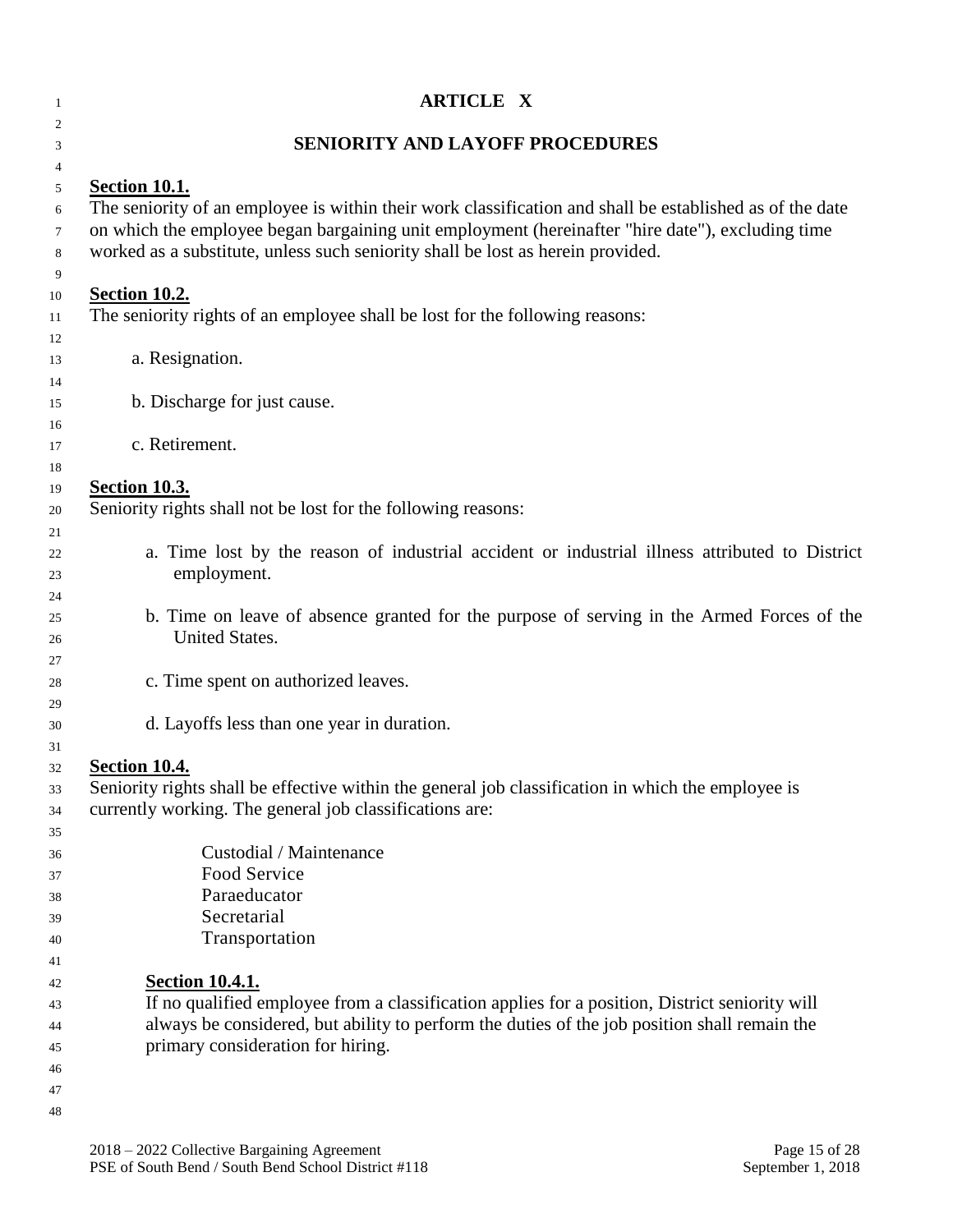#### **Section 10.5.**

- Employees shall be provided with written notification of classifications or job assignments which are new or have become vacant. Employees shall have an opportunity to apply for such position(s) or
- assignments prior to the offering of the vacant/new position or job assignments to
- individuals outside of the bargaining unit. Notices shall be posted a minimum of two (2) work days prior to soliciting applications outside of the bargaining unit.
- **Section 10.5.1.**
- Positions which increase more than one (1) hour per day and/or five (5) hours per week [assuming a five (5) day per week position] will be posted for bid.

# **Section 10.5.2 Trial period.**

- Any promotion or voluntary change shall be considered a trial placement for a period of ten (10) work days. Within the trial period, if the employee finds such change of work performed unsatisfactory, upon written request the employee may revert to the employee's former job assignment without prejudice.
- In the event the above occurs the District will have ten (10) work days to fulfill and train for the position.

# **Section 10.6.**

- When two (2) or more individuals are competing for the same assignment within a classification, the
- individual with the earliest hire date shall be given prime consideration, provided that said individual
- possesses the skills and job qualifications as outlined in the job description for the position. An
- employee's seniority shall also be considered for retention in layoffs, provided, however, the District
- may bypass seniority standing when ability, performance or job skill of a junior employee is greater
- than that of the senior employee. If the Employer determines that seniority rights should not govern, the Employer shall inform the employee, in writing, as to the specific reasons for not allowing
- seniority to prevail. Ability to perform the duties of the job position shall remain the primary
- consideration for hiring.

#### **Section 10.7.**

 In the event of layoff, employees so affected are to be placed on a re-employment list maintained by the Employer according to layoff ranking, such employees are to have priority in filling an opening in the classification held immediately prior to layoff, providing the skills are commensurate with the job requirements. Names shall remain on the re-employment list for one year.

# **Section 10.8.**

- Employees on layoff status shall file their addresses in writing with the personnel office of the District and shall thereafter promptly advise the District in writing of any change of address.
- 

# **Section 10.9.**

- An employee on layoff status who rejects an offer of re-employment, provided that such employee was offered a position substantially equal to that held prior to layoff shall be deemed to have severed
- his/her employment relationship with the Employer.
- 
- 
-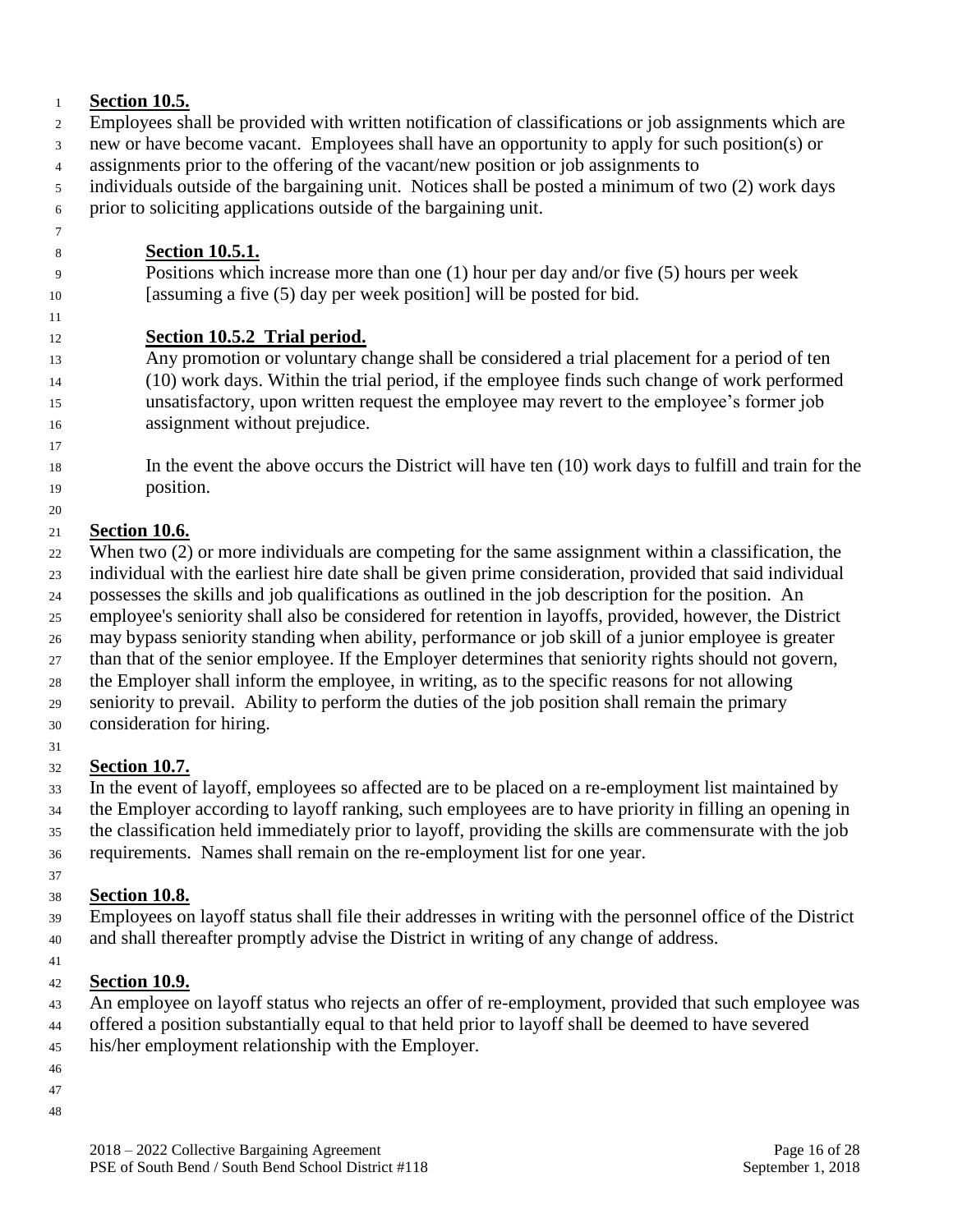| $\mathbf{1}$   | <b>Section 10.10.</b>                                                                                                                                                            |
|----------------|----------------------------------------------------------------------------------------------------------------------------------------------------------------------------------|
| 2              | Should the Employer decide to layoff an employee because of job elimination or reduction in force, the                                                                           |
| 3              | employee shall be entitled to fourteen (14) calendar days prior notification.                                                                                                    |
| $\overline{4}$ |                                                                                                                                                                                  |
| 5              |                                                                                                                                                                                  |
| 6<br>7         | <b>ARTICLE XI</b>                                                                                                                                                                |
| 8              |                                                                                                                                                                                  |
| 9              | DISCIPLINE AND DISCHARGE OF EMPLOYEES                                                                                                                                            |
| 10             |                                                                                                                                                                                  |
| 11             | <b>Section 11.1.</b>                                                                                                                                                             |
| 12             | The District reserves the right to discipline or discharge an employee for just cause.                                                                                           |
| 13             |                                                                                                                                                                                  |
| 14             | <b>Section 11.1.1.</b><br>Discharge of an employee for just cause may be immediate.                                                                                              |
| 15<br>16       |                                                                                                                                                                                  |
| 17             | Section 11.1.2. Employee Rights.                                                                                                                                                 |
| 18             | All employees within the bargaining unit shall be entitled to the following protection.                                                                                          |
| 19             |                                                                                                                                                                                  |
| 20             | Application of Discipline. Any formal discipline of employees shall be applied by the<br>a.                                                                                      |
| 21             | employee's direct supervisor, Principal or Superintendent. Discipline shall normally                                                                                             |
| 22             | include documented oral warnings, written warnings, suspension or discharge for just                                                                                             |
| 23             | cause. No employee covered by this agreement shall formally discipline another                                                                                                   |
| 24             | employee; provided, however, nothing in this provision shall prevent such employee                                                                                               |
| 25             | from directing the workforce when so assigned by the Employer.                                                                                                                   |
| 26             |                                                                                                                                                                                  |
| 27             | b. An employee subject to discipline shall be afforded the right to have the classification                                                                                      |
| 28             | representative and/or Union representative present.                                                                                                                              |
| 29             |                                                                                                                                                                                  |
| 30             | Section 11.1.3. Investigations and Interrogations.                                                                                                                               |
| 31             | The employee shall be informed in writing, of the nature of the investigation and whether                                                                                        |
| 32             | the employee is a witness or a suspect before any interrogation commences, including the<br>name, address, and other information necessary to reasonably apprise the employee of |
| 33<br>34       | allegations of such complaint. The written notification shall also advise the employee of                                                                                        |
| 35             | their right to have Union representation present during any and all interviews.                                                                                                  |
| 36             |                                                                                                                                                                                  |
| 37             | <b>Section 11.1.4.</b>                                                                                                                                                           |
| 38             | Any interrogation of an employee shall be at a reasonable hour, when the employee is working,                                                                                    |
| 39             | unless the exigencies of the investigation dictate otherwise.                                                                                                                    |
| 40             |                                                                                                                                                                                  |
| 41             | <b><u>Section 11.1.5.</u></b>                                                                                                                                                    |
| 42             | The interrogation, which shall not violate the employee's constitutional rights, shall take place                                                                                |
| 43             | at the employer's facility, except when impractical. The employee shall be afforded an                                                                                           |
| 44             | opportunity and facilities to contact and consult privately with the classification representative                                                                               |
| 45             | and/or Union representative before being interrogated. The classification representative and/or                                                                                  |
| 46             | Union representative shall be present during the interrogation, if requested, but may not                                                                                        |
| 47             | participate in the interrogation except to request a caucus to counsel the employee.                                                                                             |
| 48             |                                                                                                                                                                                  |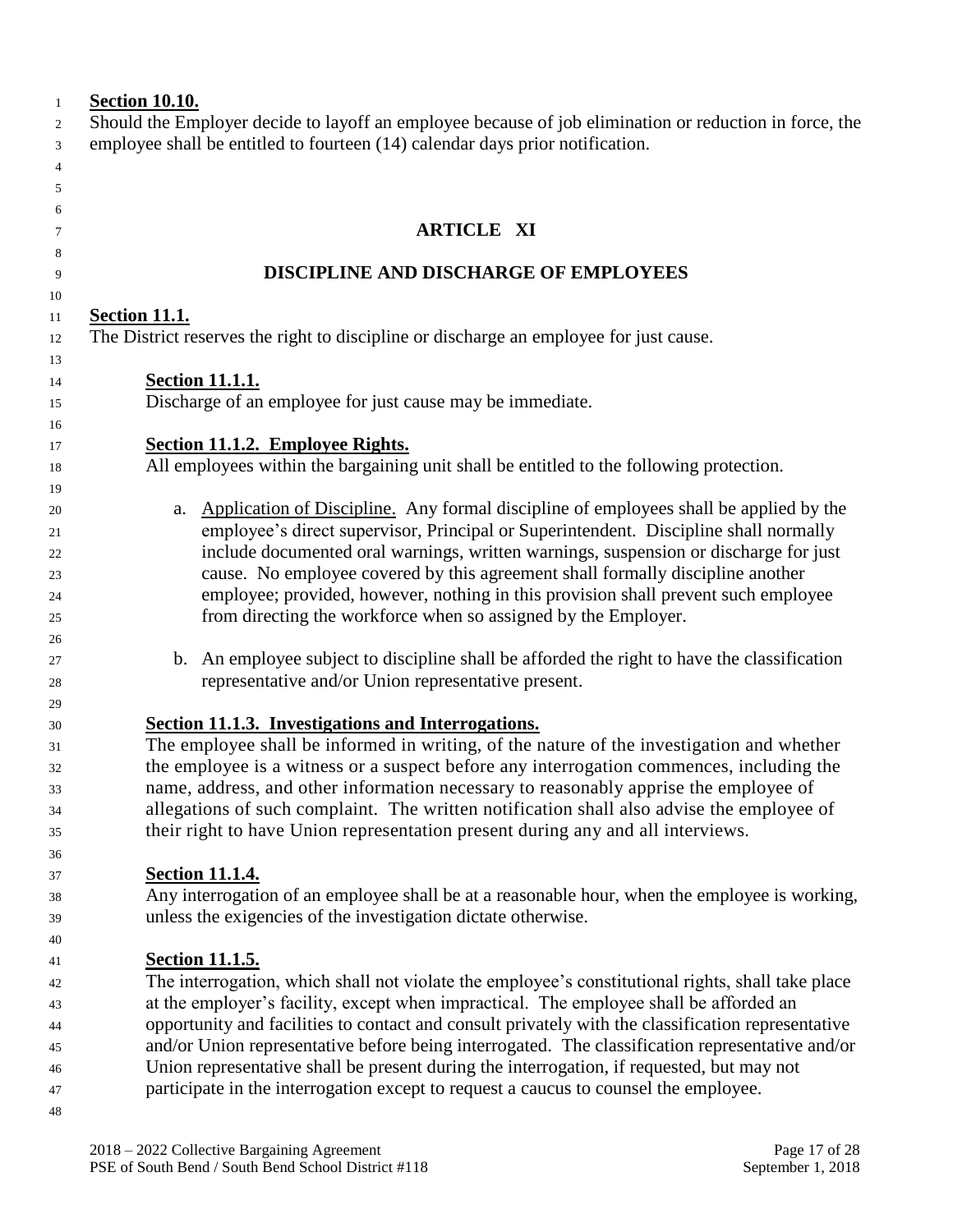| 1        | <b>Section 11.1.6.</b>                                                                                                                                                                          |
|----------|-------------------------------------------------------------------------------------------------------------------------------------------------------------------------------------------------|
| 2        | The questioning shall not be overly long and the employee shall be entitled to such reasonable                                                                                                  |
| 3        | intermissions as the employee shall request for personal necessities, telephone calls and                                                                                                       |
| 4        | counseling.                                                                                                                                                                                     |
| 5        |                                                                                                                                                                                                 |
| 6        | <b>Section 11.1.7.</b>                                                                                                                                                                          |
| 7        | The employee shall not be subject to any offensive language, nor shall the employee be                                                                                                          |
| 8        | threatened with dismissal, transfer or other disciplinary punishment as a guise to attempt to                                                                                                   |
| 9        | obtain the employee's resignation, nor shall the employee be intimidated in any other manner.                                                                                                   |
| 10       | No promises or rewards shall be made as an inducement to answer questions.                                                                                                                      |
| 11       |                                                                                                                                                                                                 |
| 12       | <u>Section 11.1.8.</u>                                                                                                                                                                          |
| 13       | An employee may request an attorney of their choosing to be present during an investigation.                                                                                                    |
| 14       | The cost of such attorney shall be paid by the employee requesting such attorney.                                                                                                               |
| 15       |                                                                                                                                                                                                 |
| 16       | Section 11.1.9. Polygraph Test.                                                                                                                                                                 |
| 17       | No employee shall be required to take or be subjected to any polygraph as a condition of                                                                                                        |
| 18       | continued employment.                                                                                                                                                                           |
| 19       |                                                                                                                                                                                                 |
| 20       | Section 11.1.10. Substance Abuse Test.                                                                                                                                                          |
| 21       | No employee, except those employees required by state or federal law, shall be required to take                                                                                                 |
| 22       | or be subjected to any random alcohol or drug testing as a condition of continued employment.                                                                                                   |
| 23       |                                                                                                                                                                                                 |
| 24       | Section 11.2. Indemnification.                                                                                                                                                                  |
| 25<br>26 | <b>Section 11.2.1.</b>                                                                                                                                                                          |
| 27       | The Union shall indemnify the employer and save it harmless against any and all claims,                                                                                                         |
| 28       | demands, suits or other forms of liability that might arise out of the implementation or                                                                                                        |
| 29       | administration of any part of this agreement.                                                                                                                                                   |
| 30       |                                                                                                                                                                                                 |
| 31       | <b>Section 11.3.</b>                                                                                                                                                                            |
| 32       | All paraprofessionals, except those hired strictly for translation, must have earned a secondary school                                                                                         |
| 33       | diploma or its recognized equivalent, AND must have:                                                                                                                                            |
| 34       |                                                                                                                                                                                                 |
| 35       | (1) completed at least two years of study at an institution of higher education (60 semester hours); or                                                                                         |
| 36       | (2) obtained an associate's (or higher) degree; or                                                                                                                                              |
| 37       | (3) met a rigorous standard of quality and can demonstrate, through a formal state or local academic                                                                                            |
|          | assessment the knowledge of, and the ability to assist in instructing, reading, writing, and                                                                                                    |
| 38       | mathematics.                                                                                                                                                                                    |
| 39       |                                                                                                                                                                                                 |
| 40       |                                                                                                                                                                                                 |
| 41       | Until such time as the state produces or approves of a formal state academic assessment, the local<br>academic assessment for paraprofessionals newly hired will be the passage of the entrance |
| 42       |                                                                                                                                                                                                 |
| 43       | examinations for College Level work at Grays Harbor College in the areas of Reading, Writing and                                                                                                |
| 44       | Mathematics. After the state produces a formal academic assessment all paraprofessionals will be                                                                                                |
| 45       | required to meet the state standards through the completion of the formal state assessment or by                                                                                                |
| 46       | meeting subsections $(1)$ or $(2)$ above.                                                                                                                                                       |
| 47       |                                                                                                                                                                                                 |
| 48       |                                                                                                                                                                                                 |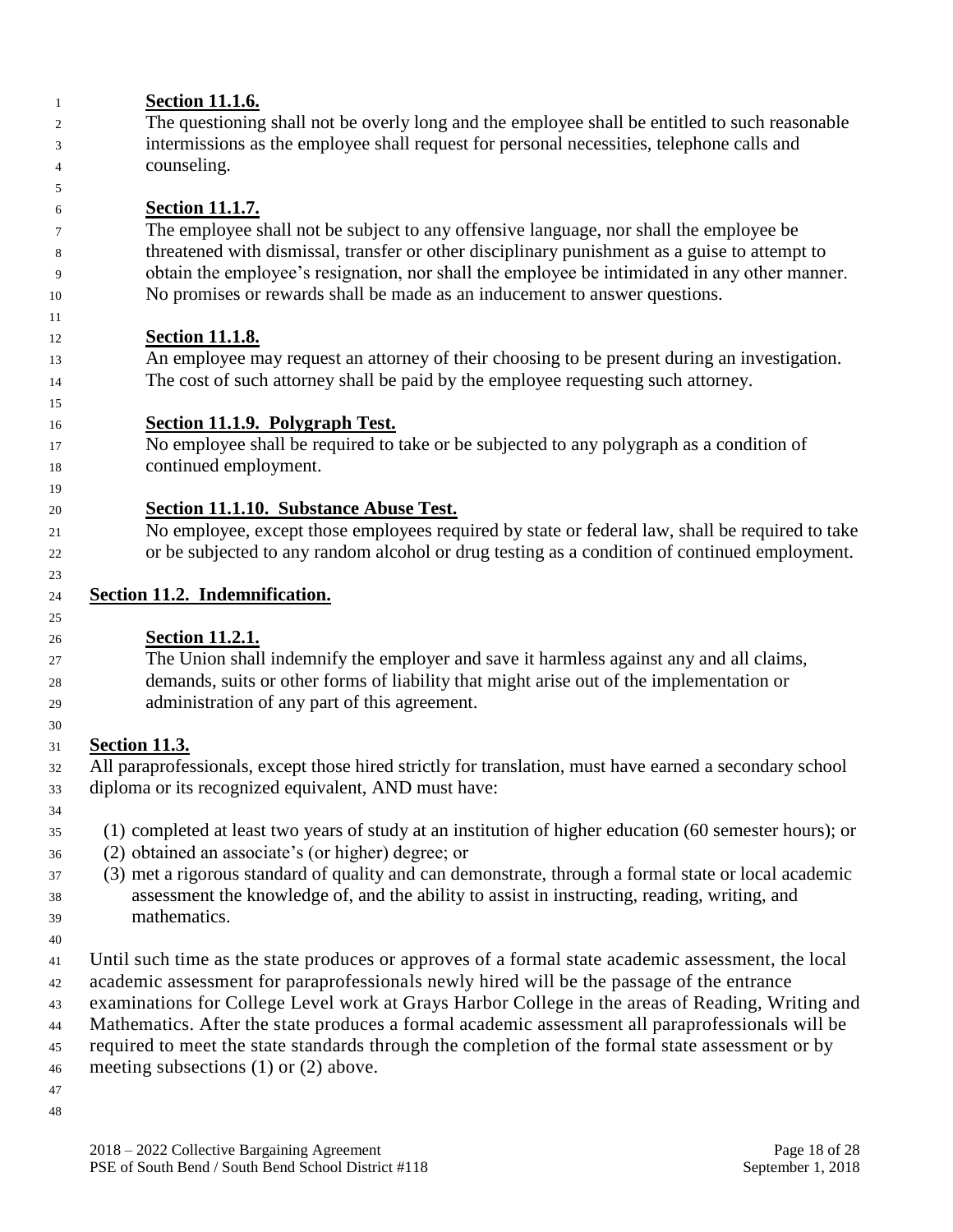- Paraprofessionals hired prior to January 8, 2002, must meet the new qualifications by January 8,
- 2 2006, except that all paraprofessionals must have earned a secondary school diploma or its
- recognized equivalent, regardless of their hiring date. Those hired after January 8, 2002 must meet
- those standards as of the signing of this current contract.
- 
- The District agrees to reimburse each paraprofessional employed as of the date of this contract and
- not meeting either subsection (1) or (2) above the fee charged to take the state academic
- assessment the first time it is taken by the paraprofessional. Costs related to any subsequent
- retakes of the test will be the responsibility of the paraprofessional.
- 

 Any paraprofessional not meeting the required state qualifications as required by the state and in this contract as of January 8, 2006 will be discharged as of that date with loss of seniorit y and without any rights of re-employment.

# **Section 11.4.**

 The District shall have the right to hire temporary seasonal labor (Christmas break, spring break and summer break) at no less than \$12.00 per hour to assist with general maintenance of the District. First consideration will be given to interested members of the bargaining unit. Such labor shall not decrease hours of current employees.

 

**ARTICLE XII**

# **INSURANCE AND RETIREMENT**

# **Section 12.1. Health and Welfare.**

#### **Section 12.1.1.**

 Each employee who works four (4) hours or more each scheduled work day shall be eligible for a prorated share of the monthly dollar amount allocated by the State of Washington for District approved and District paid insurance premiums.

#### **Section 12.1.2.**

 Premium costs in excess of the employee's prorated share (based on 1440 hours) shall be borne by the part-time employees, provided that the unused balance of medical funds shall be divided equally amongst those employees, covered by this Agreement, who need more than what is allocated by the State. The window period for inclusion in the insurance pool shall be from October 1 through October 31 of each year.

#### **Section 12.1.3.**

 Any and all monies which remain in the insurance pool at the end of the employer's fiscal year, (which have not been expended for the benefit of the members in the pool), shall be carried forward and put into the insurance pool for the next fiscal year. These excess funds shall be used exclusively for the benefit of the members in the insurance pool.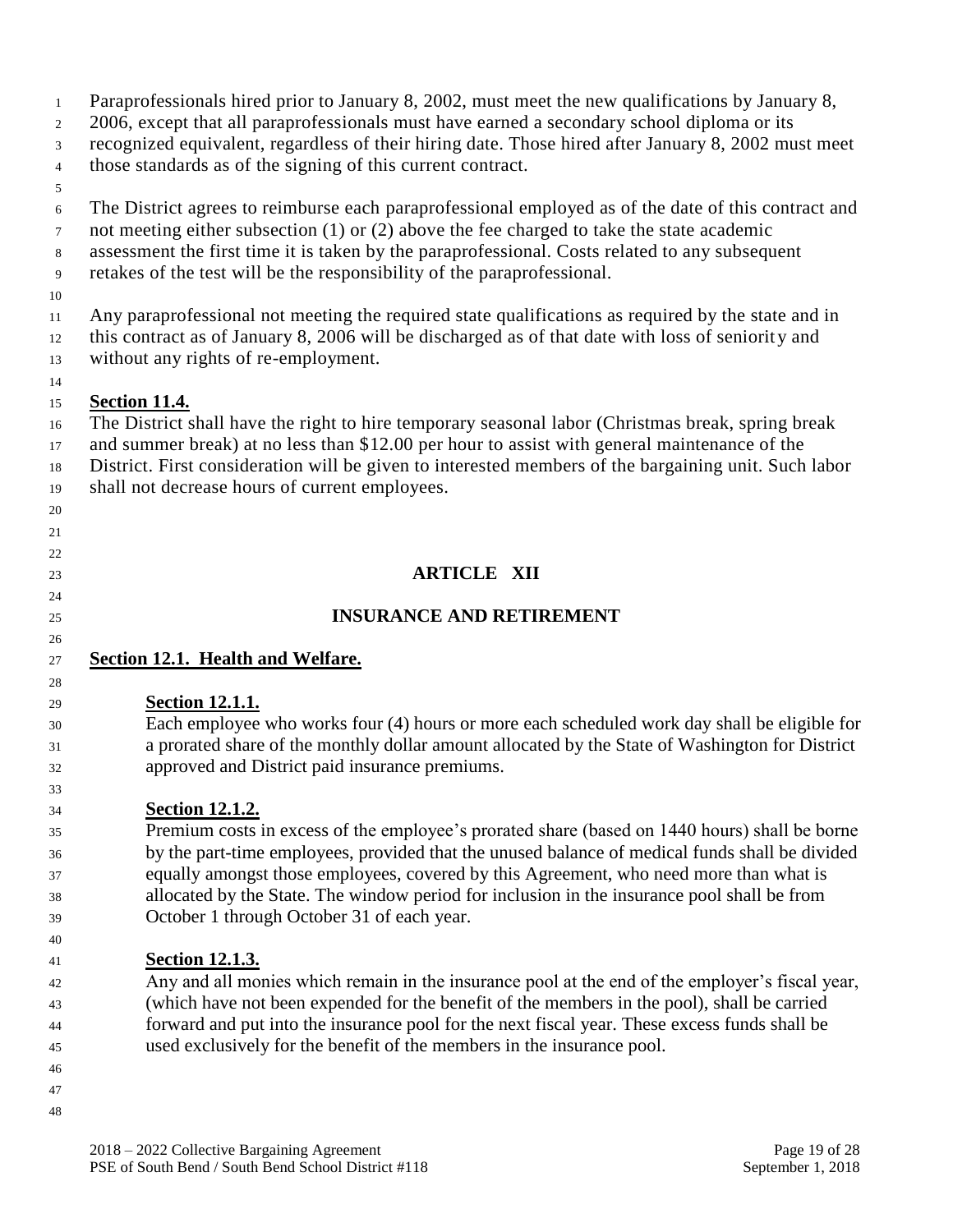#### **Section 12.1.4.**

 The District shall pass through to the classified employees, in the manner agreed to in 13.1.1. and 13.1.2., all appropriate revenues for health care received from the State for the purpose for classified employees. The District shall be responsible for paying any backout monies required for funding of retired persons.

# **Section 12.1.5**

 For the 2019-2020 school year, insurance benefits covered in this bargaining agreement will continue through December 31. 2019. Effective January 1, 2020, insurance benefits will be provided through the Washington State School Employees Benefit Board (SEBB).

# **Section 12.2.**

Section 125 of the Internal Revenue Code allows an Employer to provide its employees the

election to be paid with cash compensation or certain other permissible tax free benefits in a

"Cafeteria Plan" and under such Section 125 "Cafeteria Plan", employees may elect a voluntary

salary reduction to meet the total cost of eligible fringe benefits, such salary reduction amounts, if

pursuant to a qualified plan, are not subject to Federal taxes, including income taxes, social

security taxes, or Federal unemployment taxes. Specific information on this program shall be

provided to new hires and other employees upon request.

# **Section 12.3.**

Employees shall be allowed to participate in the VEBA III program. VEBA III has been

established by the VEBA Board of Trustees to allow eligible school district employees in the State

of Washington to have remuneration for unused sick leave deposited into a VEBA Post-Retirement

Medical Reserve Trust Account on their behalf. The Employer shall provide the specific

information on this benefit upon request and to all new hires.

# 

# **Section 12.4.**

 The District shall make required contributions for industrial insurance on behalf of all employees subject to this Agreement.

# **Section 12.5.**

 The District shall make contributions to an Unemployment Compensation Fund requisite to providing unemployment benefits for all employees subject to this Agreement.

# **Section 12.6.**

In determining whether an employee subject to this Agreement is eligible for participation in the

Washington State Public Employees' Retirement System, the District shall report all hours

compensated, whether straight time, overtime, or otherwise.

#### **Section 12.7.**

 Employees shall be provided with Employer paid life insurance coverage in the amount of fifty thousand dollars (\$50,000). If offered by the provider, employees shall be permitted to purchase additional coverage at their own expense.

- 
- 
- 
-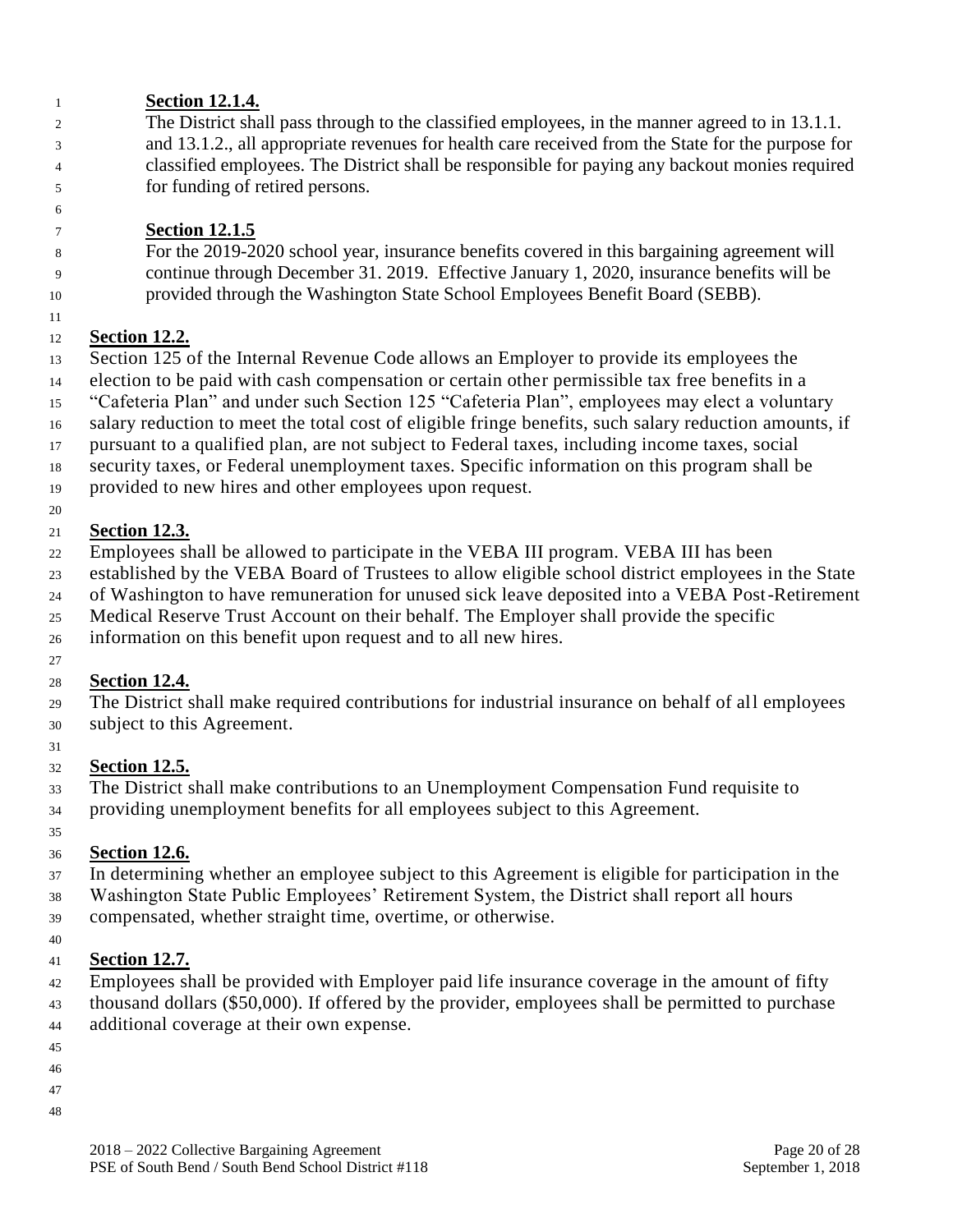| $\mathbf{1}$   | <b>ARTICLE XIII</b>                                                                                                          |
|----------------|------------------------------------------------------------------------------------------------------------------------------|
| $\overline{c}$ |                                                                                                                              |
| 3              | <b>STAFF DEVELOPMENT</b>                                                                                                     |
| $\overline{4}$ |                                                                                                                              |
| 5<br>6         | <b>Section 13.1.</b><br>The District recognizes the benefits of offering training opportunities to its employees in order to |
| 7              | achieve a higher level of individual competence and quality of work performance. Each year of this                           |
| 8              | agreement the District shall make a minimum of \$2,000 available to the employees subject to this                            |
| 9              | agreement for costs for requested professional development training. Such payment and/or                                     |
| 10             | reimbursement shall be limited to \$350 per employee per year on a first-come, first-serve basis. Such                       |
| 11             | training shall be in consultation with and approved by the employee's supervisor. In the event the                           |
| 12             | \$2,000 is not completely utilized by May 1 of each year, employees may, on a first-come, first-serve                        |
| 13             | basis, receive payment and/or reimbursement for additional training beyond the \$350 limit referred to                       |
| 14             | above. Any funds as stated in this section not used in any particular year shall not be carried over into                    |
| 15             | the next fiscal year. Funding sources shall include District funds, state and federal categorical                            |
| 16             | programs, legislative funding, grants and other available funds.                                                             |
| 17<br>18       | <b>Section 13.2. Training.</b>                                                                                               |
| 19             |                                                                                                                              |
| 20             | <b>Section 13.2.1.</b>                                                                                                       |
| 21             | Employees mandated by the District and/or the State of Washington to attend training courses,                                |
| 22             | as a condition of employment, shall be compensated at the employee's applicable rate of pay.                                 |
| 23             | The employer shall pay for tuition or registration fees and reasonable expenses incurred                                     |
| 24             | incident to attendance. Travel time will be paid at the employees regular rate with prior                                    |
| 25             | approval of building administrator. If those hours are above 40 hours per week they will be                                  |
| 26             | paid at the overtime rate.                                                                                                   |
| 27<br>28       | Medical examinations, including drug and alcohol screens, CDL, DOT physicals, first aid,                                     |
| 29             | CPR, finger-printing, and health cards required as a condition of employment shall be paid                                   |
| 30             | by the District.                                                                                                             |
| 31             |                                                                                                                              |
| 32             | <b>Section 13.2.2.</b>                                                                                                       |
| 33             | Voluntary attendance at non-required training courses, for the purpose of individual career                                  |
| 34             | enhancement, shall not be considered compensable time, provided that the following four                                      |
| 35             | general principles are met:                                                                                                  |
| 36             |                                                                                                                              |
| 37<br>38       | Attendance must occur outside the employee's regular hours; and<br>a.                                                        |
| 39             | b. Attendance must in fact be voluntary (it is not voluntary if attendance is required by                                    |
| 40             | the Employer or if the employee is led to believe that non-attendance will prejudice                                         |
| 41             | work conditions or employment standing); and                                                                                 |
| 42             |                                                                                                                              |
| 43             | The employee must do no productive work while attending; and<br>$\mathbf{c}$ .                                               |
| 44             |                                                                                                                              |
| 45             | The program, lecture, or meeting should not be directly related to the employee's<br>d.                                      |
| 46             | job. (It is directly related to the employee's job if it aids the employee in handling                                       |
| 47             | the employee's present job better, as distinguished from teaching the employee                                               |
| 48             | another job or a new or additional skill).                                                                                   |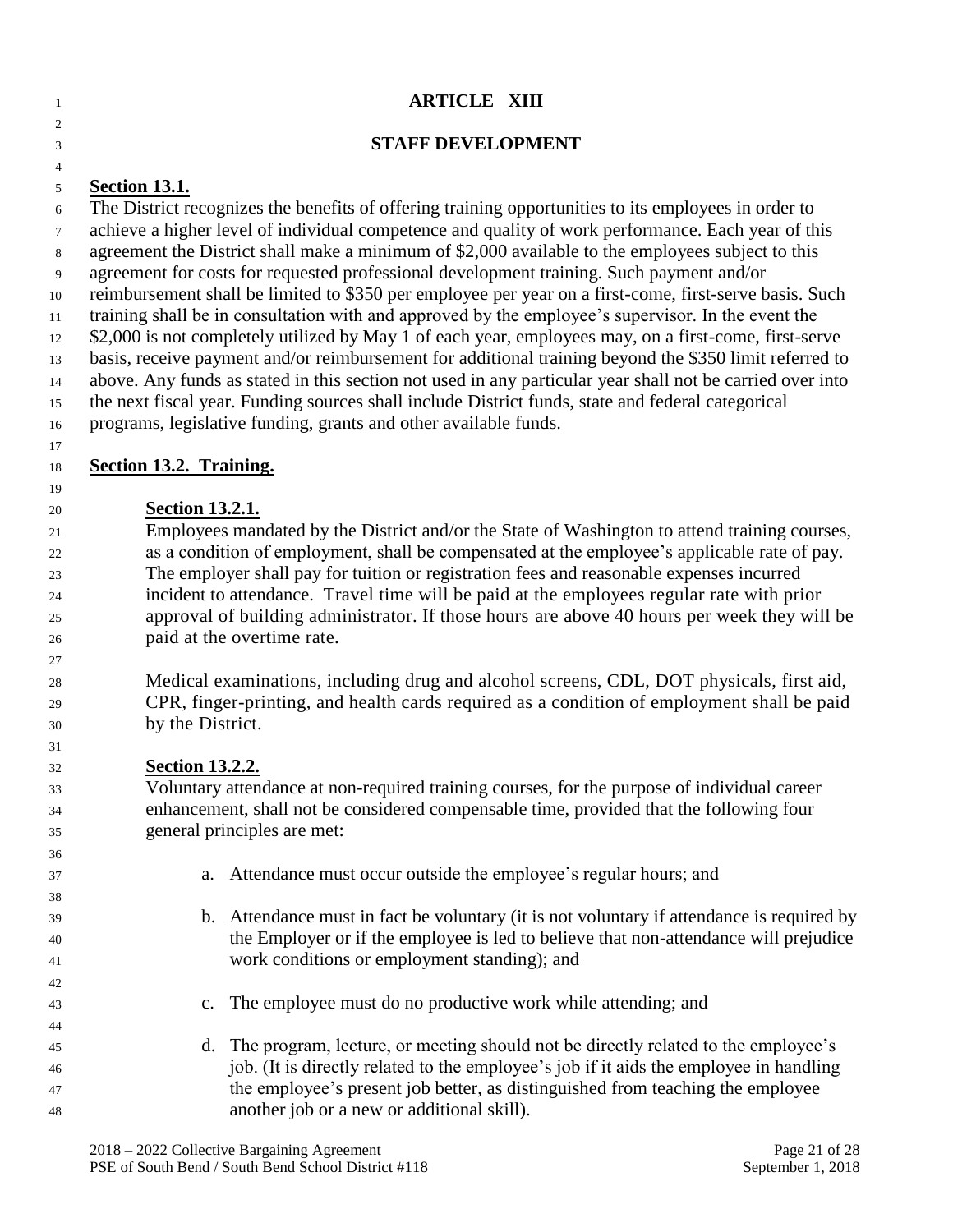| 1                          | <b>ARTICLE XIV</b>                                                                                                                                                                                                                                                                                                                        |
|----------------------------|-------------------------------------------------------------------------------------------------------------------------------------------------------------------------------------------------------------------------------------------------------------------------------------------------------------------------------------------|
| 2<br>3                     | <b>GRIEVANCE PROCEDURE</b>                                                                                                                                                                                                                                                                                                                |
| 4                          | <b>Section 14.1.</b>                                                                                                                                                                                                                                                                                                                      |
| 5<br>6<br>7                | The purpose of this Article is to provide a prompt settlement of employee grievances over the<br>interpretation or application of the specific terms of this Agreement.                                                                                                                                                                   |
| 8<br>9<br>10               | <b>Section 14.1.1.</b><br>A grievance is defined as an alleged violation of a specific section of this Agreement.                                                                                                                                                                                                                         |
| 11<br>12                   | <b>Section 14.2. Grievance Steps.</b>                                                                                                                                                                                                                                                                                                     |
| 13                         |                                                                                                                                                                                                                                                                                                                                           |
| 14<br>15<br>16<br>17<br>18 | <b>Section 14.2.1.</b><br>The employee shall first discuss the grievance with the immediate supervisor. All grievances<br>not brought to the immediate supervisor in accordance with the preceding sentence within<br>fifteen (15) work days of the occurrence of the grievance shall be invalid and subject to no<br>further processing. |
| 19<br>20                   | <b>Section 14.2.2.</b>                                                                                                                                                                                                                                                                                                                    |
| 21<br>22<br>23             | If the grievance is not resolved to the employee's satisfaction in accordance with the preceding<br>paragraph, the employee shall reduce to writing a statement of the grievance containing the<br>following:                                                                                                                             |
| 24<br>25<br>26             | a. The facts on which the grievance is based,<br>b. A reference to the provision in this Agreement which have been allegedly violated, and<br>c. The remedy sought.                                                                                                                                                                       |
| 27<br>28<br>29<br>30<br>31 | The employee shall submit the written statement of grievance to the immediate supervisor for<br>reconsideration and shall submit a copy to the superintendent. If the employee wishes, the<br>employee may be accompanied by a Union representative at subsequent discussions or<br>meetings.                                             |
| 32<br>33<br>34<br>35<br>36 | The parties will have five (5) work days from submission of the written statement of grievance<br>to meet in an effort to resolve it. Within three (3) work days from the date of that meeting the<br>immediate supervisor shall provide the grievant with a written statement indicating the<br>disposition of the grievance.            |
| 37<br>38<br>39             | <b>Section 14.2.3.</b><br>If no settlement has been reached as a result of the preceding paragraph, and the Union believes                                                                                                                                                                                                                |
| 40<br>41<br>42             | the grievance to be valid, a written statement of grievance shall be submitted within ten (10)<br>work days to the District Superintendent or the Superintendent's designee. After such<br>submission, the parties will meet within five (5) work days in an effort to resolve the grievance.                                             |
| 43<br>44<br>45             | Within five (5) work days of the conclusion of that meeting the superintendent/designee shall<br>issue a written statement indicating the disposition of the grievance.                                                                                                                                                                   |
| 46<br>47                   | <b>Section 14.2.4.</b><br>If no settlement has been reached as a result of the preceding paragraph, and if the Union still                                                                                                                                                                                                                |

 If no settlement has been reached as a result of the preceding paragraph, and if the Union still believes the grievance to be valid, the Union may request arbitration.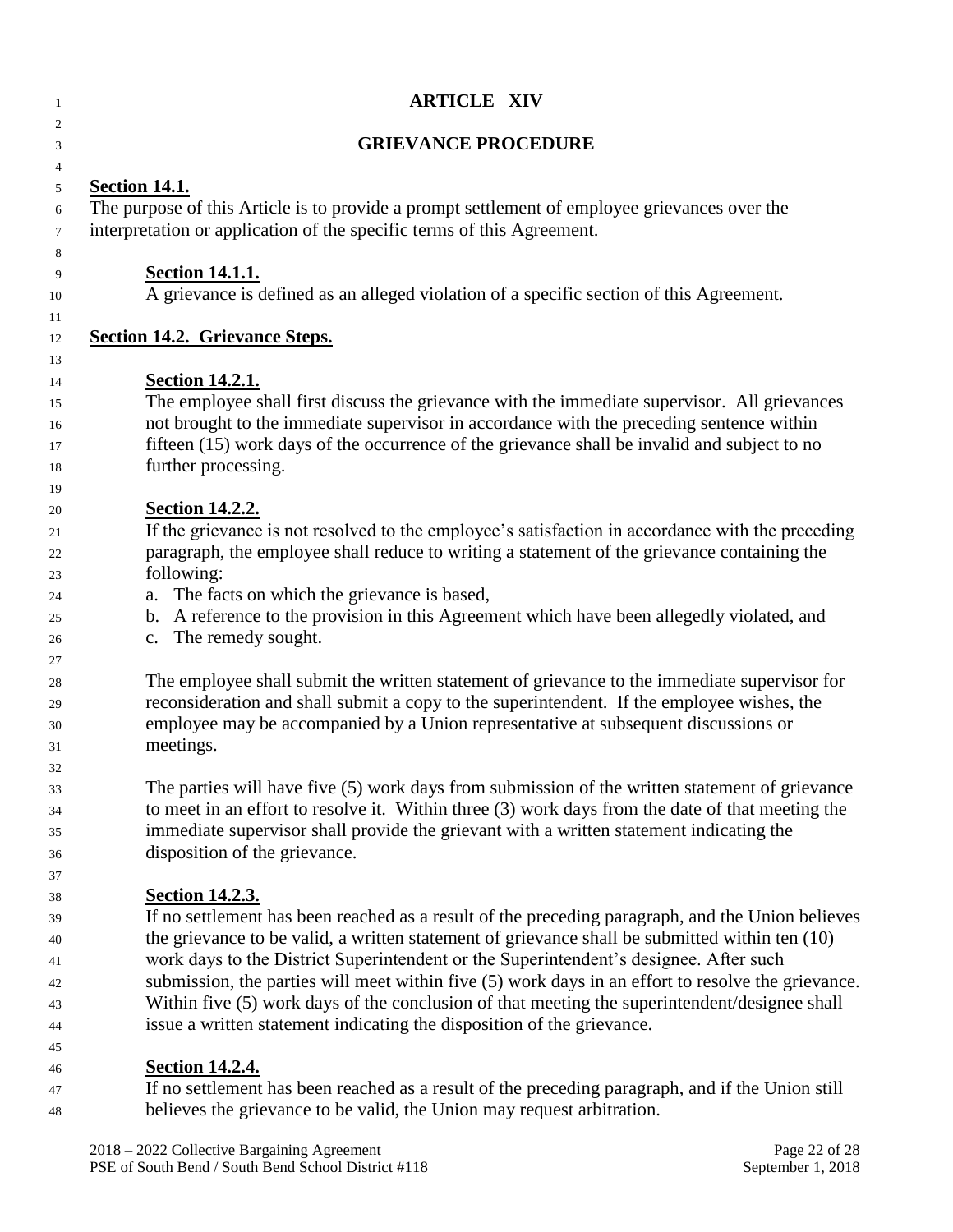#### **Section 14.3.**

 If the Association is not satisfied with the disposition of the grievance at the previous step, the Association can submit the grievance to arbitration before an impartial arbitrator. The arbitrator shall be selected by the American Arbitration Association in accord with its rules, which shall likewise govern the arbitration proceeding. Neither the employer nor the Association shall be permitted to assert, in such arbitration proceeding, any grounds not previously disclosed to the other party. 

 The arbitrator shall be without power to authority to render a decision which could require the commission of an act prohibited by law or which is contrary to the terms of the agreement. The arbitrator shall have no power to add to, subtract from, modify, or amend any of the terms of this agreement. The arbitrator shall have no power to substitute his/her discretion for that of the board in any matter that has not been specifically contracted away by the board via the express terms and conditions of this agreement. The arbitrator shall be without power or authority to assess punitive damages against either party. The decision of the arbitrator will be submitted to the Association and the board and will be final and binding upon them. The costs and expenses of the arbitrator will be borne equally by the Association and by the District. All other costs will be borne by the party incurring them.

#### **ARTICLE XV**

#### **SALARIES AND EMPLOYEE COMPENSATION**

#### **Section 15.1.**

 

 Employees shall be compensated in accordance with the provisions of this agreement for actual time worked. Each employee shall receive a full accounting and itemization of authorized deductions, hours worked, and rates paid with each paycheck.

#### **Section 15.1.1.**

 An employee who performs work in a higher paying classification will be paid at the rate of the higher classification for such work performed, providing the position is at least three (3) hours or more per day.

#### **Section 15.2.**

 Salaries for employees subject to this agreement are contained in Schedule A attached hereto and by this reference incorporated herein.

**Section 15.2.1.**

 Employees hired between September 1 and the last day of February shall be considered as employees for a full year as of September 1 of the year following their hiring. Employees hired between March 1 and August 31 shall not be eligible to advance on the salary schedule until September 1 of the second school year that follows the school year in which they were employed.

#### **Section 15.2.2.**

 Any employee who moves to a new job position or classification shall be placed on the step reflecting their years of service with the District. This would not reflect their seniority.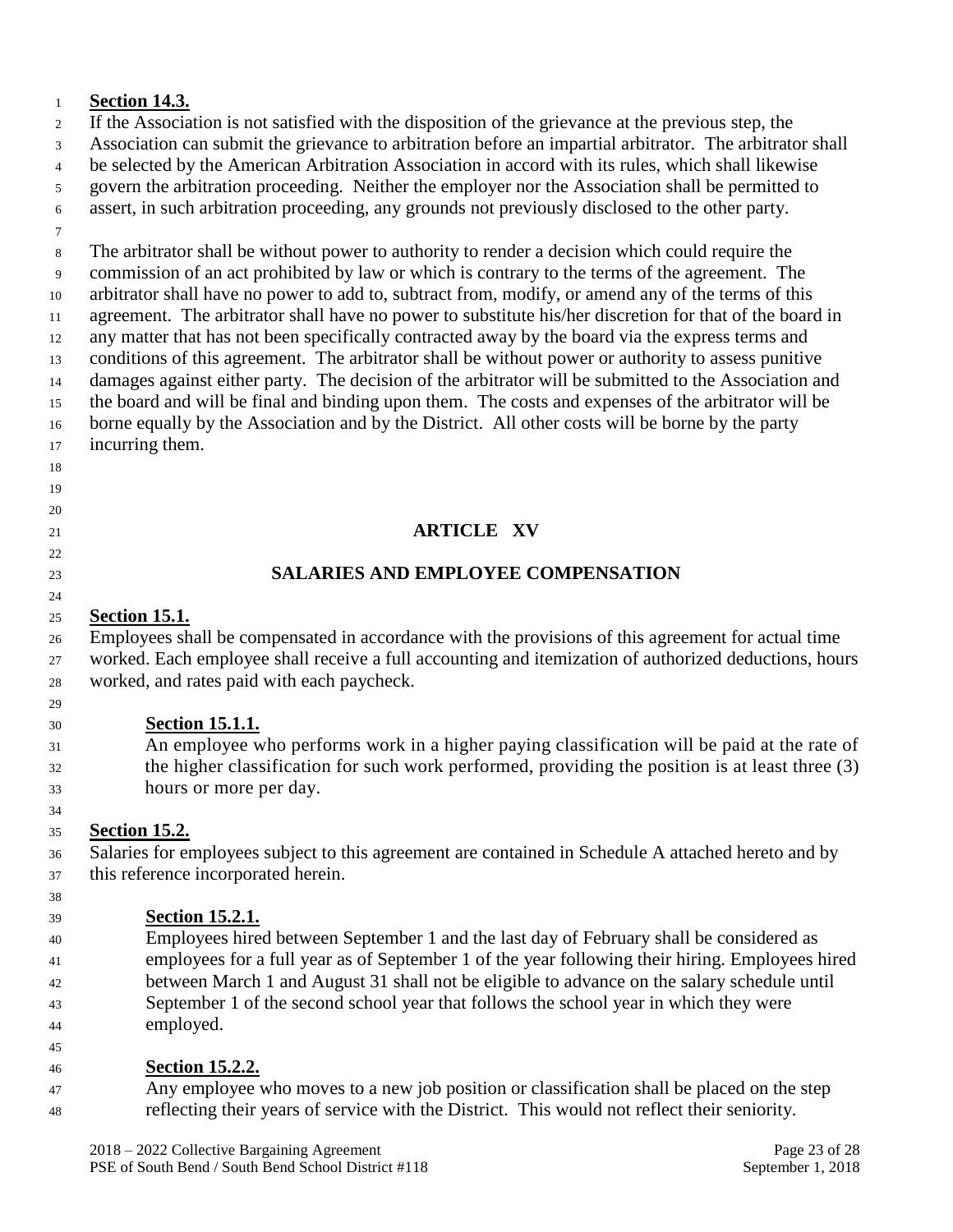| 1        | <b>Section 15.3. Employee Business Expenses.</b>                                                 |                                                                                                          |  |
|----------|--------------------------------------------------------------------------------------------------|----------------------------------------------------------------------------------------------------------|--|
| 2        | Employees shall be reimbursed for authorized expenses incurred while performing work assignments |                                                                                                          |  |
| 3        | including, but not limited to, the following:                                                    |                                                                                                          |  |
| 4        |                                                                                                  |                                                                                                          |  |
| 5        | a.                                                                                               | Mileage, at the maximum IRS business mileage rate, for travel between work sites via                     |  |
| 6        |                                                                                                  | private vehicle, or during travel via private vehicle while on District business.                        |  |
| 7        |                                                                                                  |                                                                                                          |  |
| 8        | $\mathbf b$ .                                                                                    | Lodging, for private room while on District business, including overnight                                |  |
| 9        |                                                                                                  | transportation department work assignments.                                                              |  |
| 10       |                                                                                                  |                                                                                                          |  |
| 11       | $\mathbf{c}$ .                                                                                   | Meals, at the District established rate, while on District business which requires that                  |  |
| 12       |                                                                                                  | the employee remain on duty during normal meal periods outside the employee's                            |  |
| 13       |                                                                                                  | regularly schedule shift, including transportation department work assignments.                          |  |
| 14       |                                                                                                  |                                                                                                          |  |
| 15       |                                                                                                  | Section 15.4. Expense Advance.                                                                           |  |
| 16       |                                                                                                  | In the event that an employee is required to travel on District business, including transportation       |  |
| 17       |                                                                                                  | department work assignments, and the employee so requests, the District shall issue a travel advance in  |  |
| 18       |                                                                                                  | an amount sufficient to provide that employee with funds to meet anticipated expenses.                   |  |
| 19       |                                                                                                  |                                                                                                          |  |
| 20       | <b>Section 15.5.</b>                                                                             |                                                                                                          |  |
| 21       |                                                                                                  | In a school year of less than one hundred eighty (180) days, employees shall receive the equivalent      |  |
| 22       |                                                                                                  | number of professional development days needed to equal 180 days. The length of each professional        |  |
|          |                                                                                                  | development day will be the same as the length of that employee's workday or workdays related to         |  |
| 23       | employee's job.                                                                                  |                                                                                                          |  |
| 24       |                                                                                                  |                                                                                                          |  |
| 25       |                                                                                                  |                                                                                                          |  |
| 26<br>27 |                                                                                                  |                                                                                                          |  |
| 28       |                                                                                                  | <b>ARTICLE XVI</b>                                                                                       |  |
| 29       |                                                                                                  |                                                                                                          |  |
| 30       |                                                                                                  | <b>TERM AND SEPARABILITY OF PROVISIONS</b>                                                               |  |
| 31       |                                                                                                  |                                                                                                          |  |
| 32       | <b>Section 16.1.</b>                                                                             |                                                                                                          |  |
|          |                                                                                                  | The term of this agreement shall be September 1, 2018 to August 31, 2022.                                |  |
| 33       |                                                                                                  |                                                                                                          |  |
| 34       | <b>Section 16.2.</b>                                                                             |                                                                                                          |  |
| 35       |                                                                                                  |                                                                                                          |  |
| 36       |                                                                                                  | All provisions of this agreement shall be applicable to the entire term of this agreement                |  |
| 37       |                                                                                                  | notwithstanding its execution date, except as proved in the following section.                           |  |
| 38       |                                                                                                  |                                                                                                          |  |
| 39       | <b>Section 16.3.</b>                                                                             |                                                                                                          |  |
| 40       |                                                                                                  | This Agreement shall be reopened as necessary to consider the impact of any legislation enacted which    |  |
| 41       |                                                                                                  | occurs following execution of this Agreement. Either party may demand the contract be reopened           |  |
| 42       |                                                                                                  | when legislation enacted affects the terms and conditions herein or creates authority to alter personnel |  |
| 43       |                                                                                                  | practices in public employment.                                                                          |  |
| 44       |                                                                                                  |                                                                                                          |  |
| 45       |                                                                                                  |                                                                                                          |  |
| 46       |                                                                                                  |                                                                                                          |  |
| 47       |                                                                                                  |                                                                                                          |  |
| 48       |                                                                                                  |                                                                                                          |  |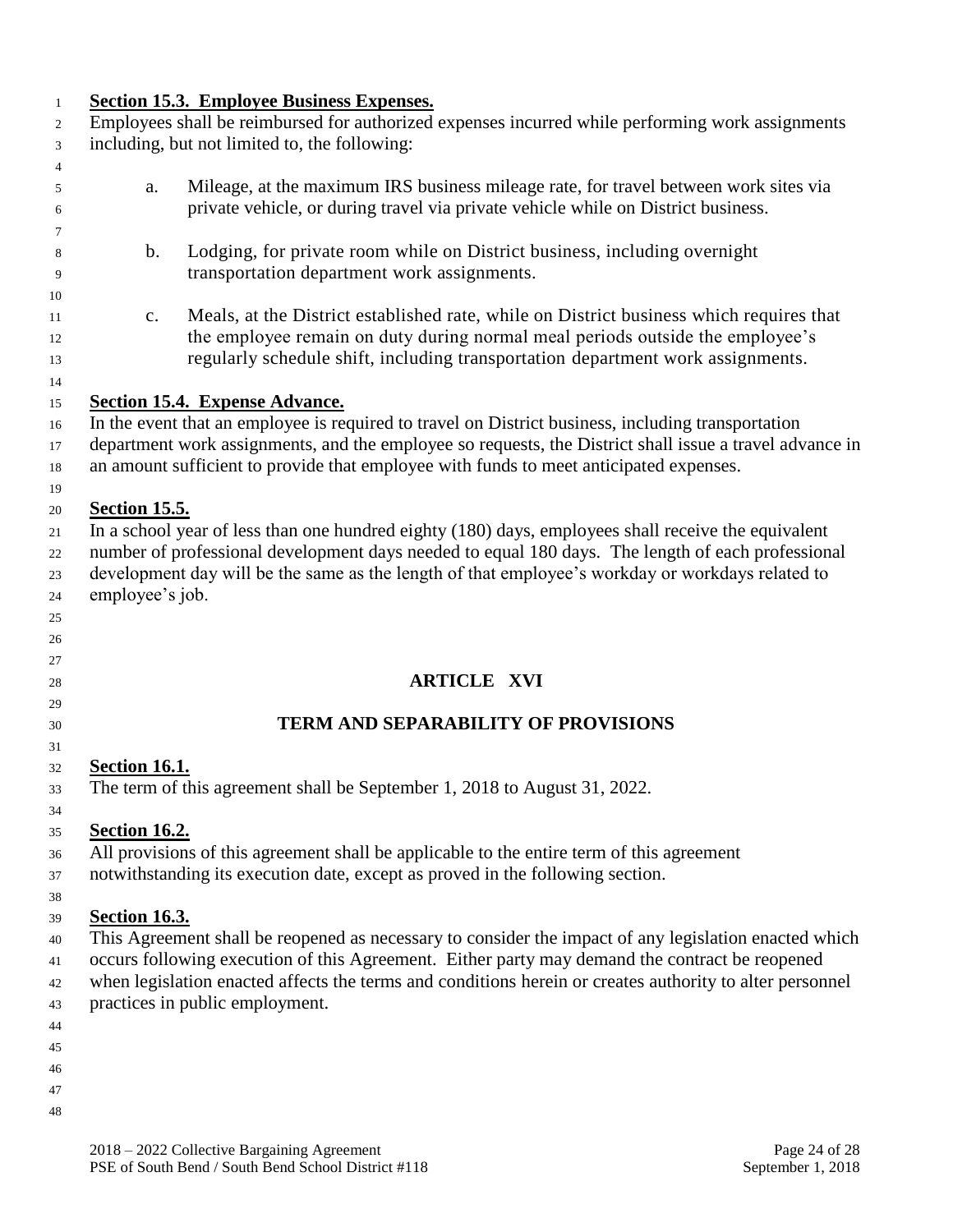#### **Section 16.4.**

This agreement may be reopened and modified at any time during its term upon mutual consent of the

parties in writing, provided, however, that any raise provided for by the state legislature will be passed

onto employees. Wages for the 2018-19 year will be as stated in Schedule A in this agreement. Each

preceding year of this agreement wages will be 1% above the state allocated increase.

# **Section 16.5.**

If any provision of this agreement or the application of any such provision is held invalid, the

remainder of this agreement shall not be affected thereby.

# **Section 16.6.**

 Neither party shall be compelled to comply with any provision of this agreement which conflicts with State or Federal statutes or regulations promulgated pursuant thereto that were enacted prior to the effective date of this agreement.

# **Section 16.7.**

 In the event either of the two (2) previous sections is determined to apply to any provision of this agreement, such provision shall be renegotiated pursuant to Section 16.3.

# **Section 16.8.**

 The Union recognizes the right of the District to alter terms and conditions of employment so long as the terms of this agreement are not violated. The Union recognizes the right of the District to contract

for bargaining unit services. The terms of this agreement shall supercede any rules, regulations,

policies, or practices of the District which are contrary to or inconsistent with its terms. It is agreed that

all terms and conditions of employment that were in place prior to the date of this agreement have been

eliminated and replaced by the terms of this agreement. The Union additionally expressly waives

bargaining for the duration of this agreement on all terms and conditions of employment that are not

 listed herein. The employer reserves the right to determine the qualifications of employees and the quality of their work performance. The District retains all of its rights except as those rights are

- expressly relinquished.
- 
- 
- 

# **ARTICLE XVII**

# **WORK STOPPAGE/PROHIBITED ACTS**

# **Section 17.1.**

 The employees shall not cause or engage in any work stoppage, strike, mass sick out, slowdown, or other interferences with District functions. Further, it is agreed that the employees shall not resort to any form of economic pressure or coercion in support of their positions as to any dispute between the parties. Employees who engage in any of the foregoing actions shall be subject to such disciplinary actions as may be determined by the Employer up to and including termination of employment with the District.

- 
- 
-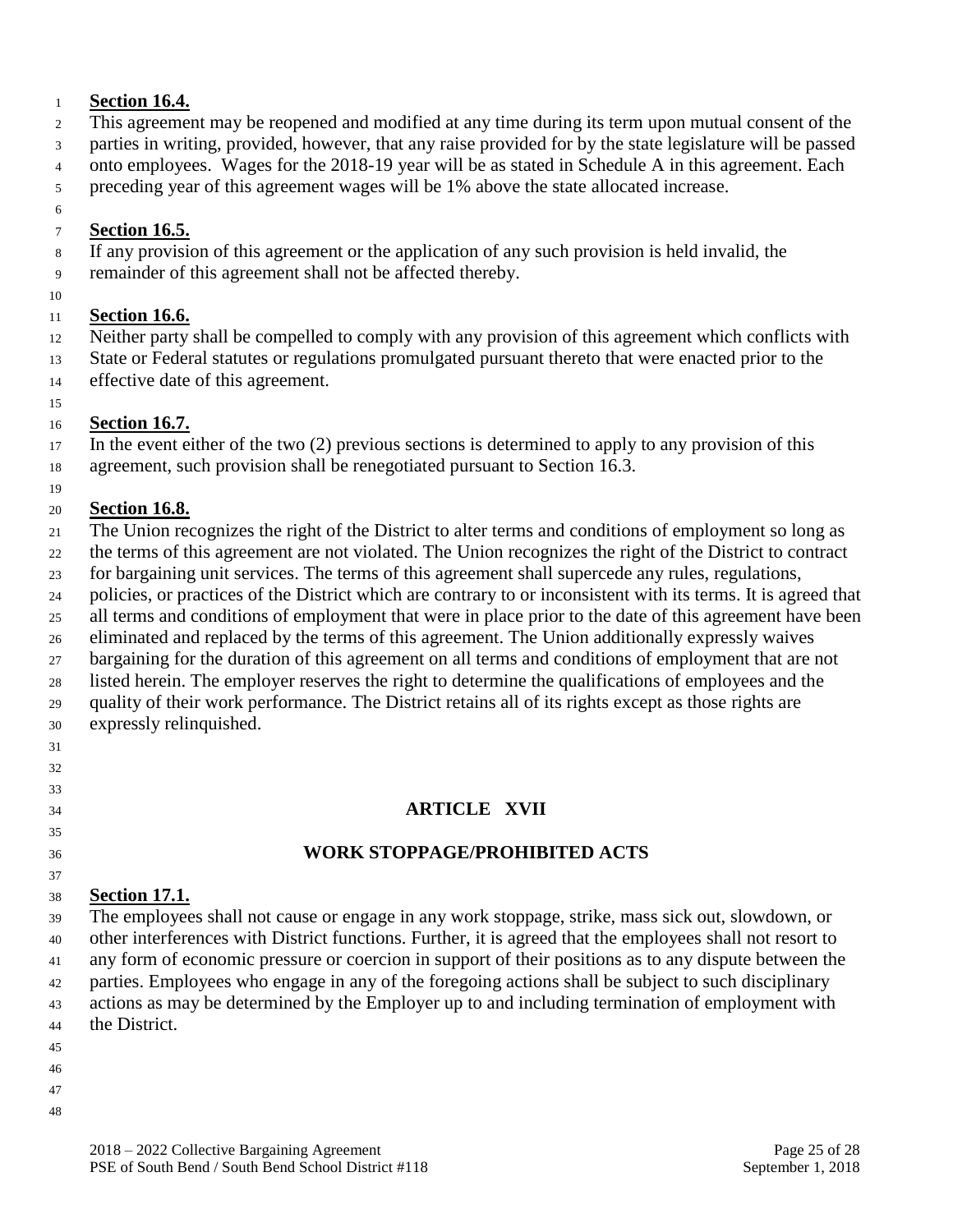# **Section 17.2.**

- Employees shall not be entitled to any benefits or wages whatsoever while they are engaged in actions prohibited by Section 17.1 above.
- 

# **Section 17.3.**

<sup>6</sup> In the event the Employer determines that a breach of any of the foregoing provisions has occurred, the Employer shall, as soon as possible, attempt to notify the Union of the alleged breach.

- 
- 
- 
- 
- 
- 
- 
- 
- 
- 
- 
- 
- 
- 
- 
- 
- 
- 
- 
- 
- 
- 
- 
- 
- 
- 
- 
- 
- 
- 
- 
- 
- 
-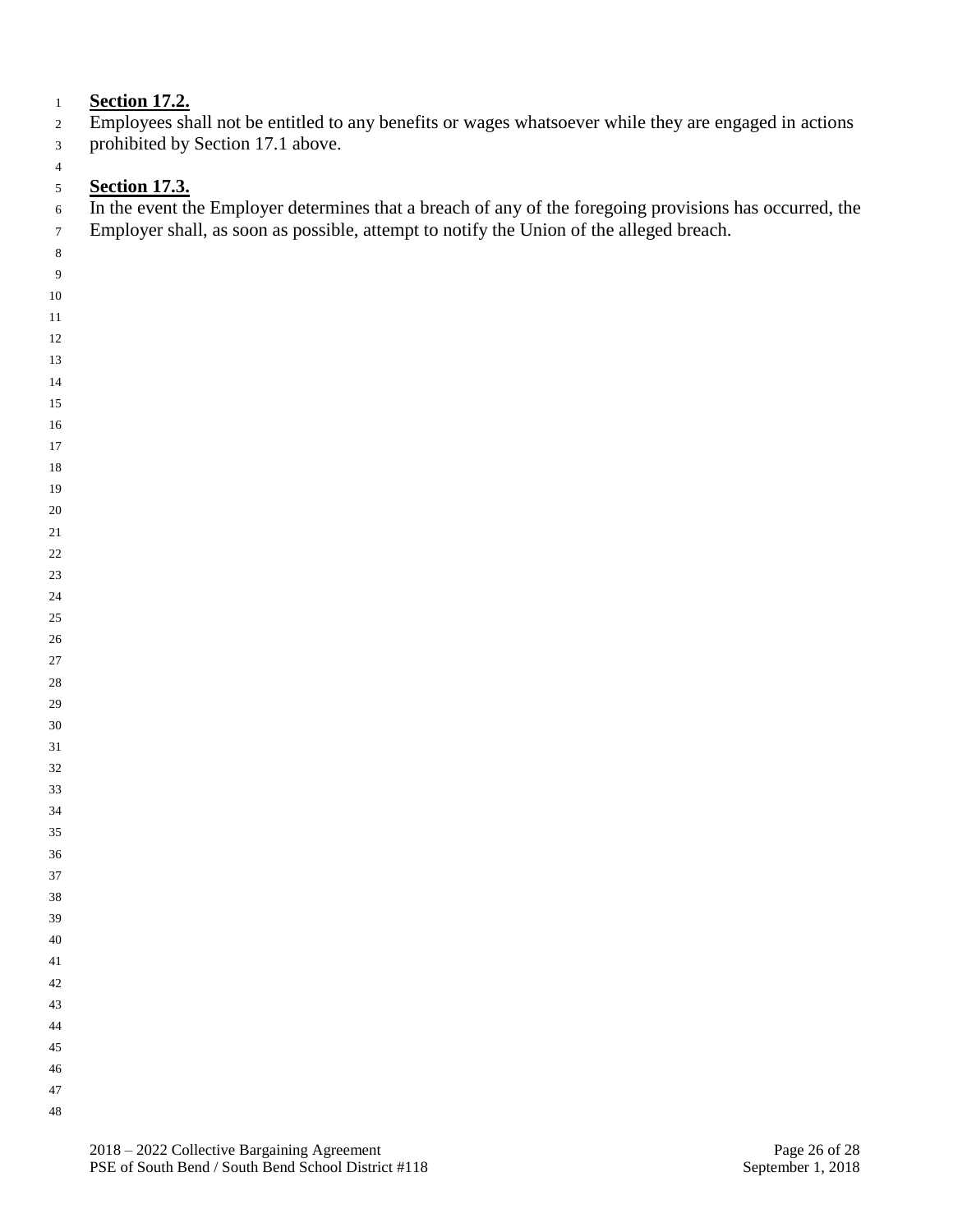| $\mathbf{1}$<br>$\sqrt{2}$<br>$\sqrt{3}$<br>$\overline{4}$<br>5 |                                                          |                                                |  |  |  |  |  |
|-----------------------------------------------------------------|----------------------------------------------------------|------------------------------------------------|--|--|--|--|--|
| 6                                                               | <b>SIGNATURE PAGE</b>                                    |                                                |  |  |  |  |  |
| $\overline{7}$<br>$\,$ 8 $\,$                                   |                                                          |                                                |  |  |  |  |  |
| 9<br>$10\,$<br>$\sim$                                           |                                                          |                                                |  |  |  |  |  |
| $11\,$<br>12<br>13                                              | PUBLIC SCHOOL EMPLOYEES<br>OF WASHINGTON/SEIU LOCAL 1948 |                                                |  |  |  |  |  |
| 14<br>15                                                        | PUBLIC SCHOOL EMPLOYEES OF                               | SOUTH BEND SCHOOL DISTRICT #118                |  |  |  |  |  |
| 16<br>17<br>$18\,$                                              | <b>SOUTH BEND</b>                                        |                                                |  |  |  |  |  |
| 19<br>$20\,$<br>$21\,$                                          | Garcia<br>BY:<br>Luis Garcia, Chapter President          | BY:<br>Steve Rogers, Chairperson, School Board |  |  |  |  |  |
| $22\,$<br>$23\,$                                                |                                                          |                                                |  |  |  |  |  |
| $\sqrt{24}$<br>25<br>$26\,$                                     | $-14-19$<br>DATE:                                        | BY:<br>Jon Tienhaara, Superintendent           |  |  |  |  |  |
| 27<br>28                                                        |                                                          |                                                |  |  |  |  |  |
| 29<br>$30\,$                                                    |                                                          | DATE: $2-18-19$                                |  |  |  |  |  |
| $31\,$<br>32                                                    |                                                          |                                                |  |  |  |  |  |
| 33<br>34                                                        |                                                          |                                                |  |  |  |  |  |
| 35<br>36                                                        |                                                          |                                                |  |  |  |  |  |
| $37\,$<br>38                                                    |                                                          |                                                |  |  |  |  |  |
| 39                                                              |                                                          |                                                |  |  |  |  |  |
| $40\,$<br>41                                                    |                                                          |                                                |  |  |  |  |  |
| $42\,$<br>43                                                    |                                                          |                                                |  |  |  |  |  |
| $\bf 44$                                                        |                                                          |                                                |  |  |  |  |  |
| $45\,$<br>$46\,$                                                |                                                          |                                                |  |  |  |  |  |
| $47\,$<br>$48\,$                                                |                                                          |                                                |  |  |  |  |  |
|                                                                 |                                                          |                                                |  |  |  |  |  |

 $\mathcal{L}$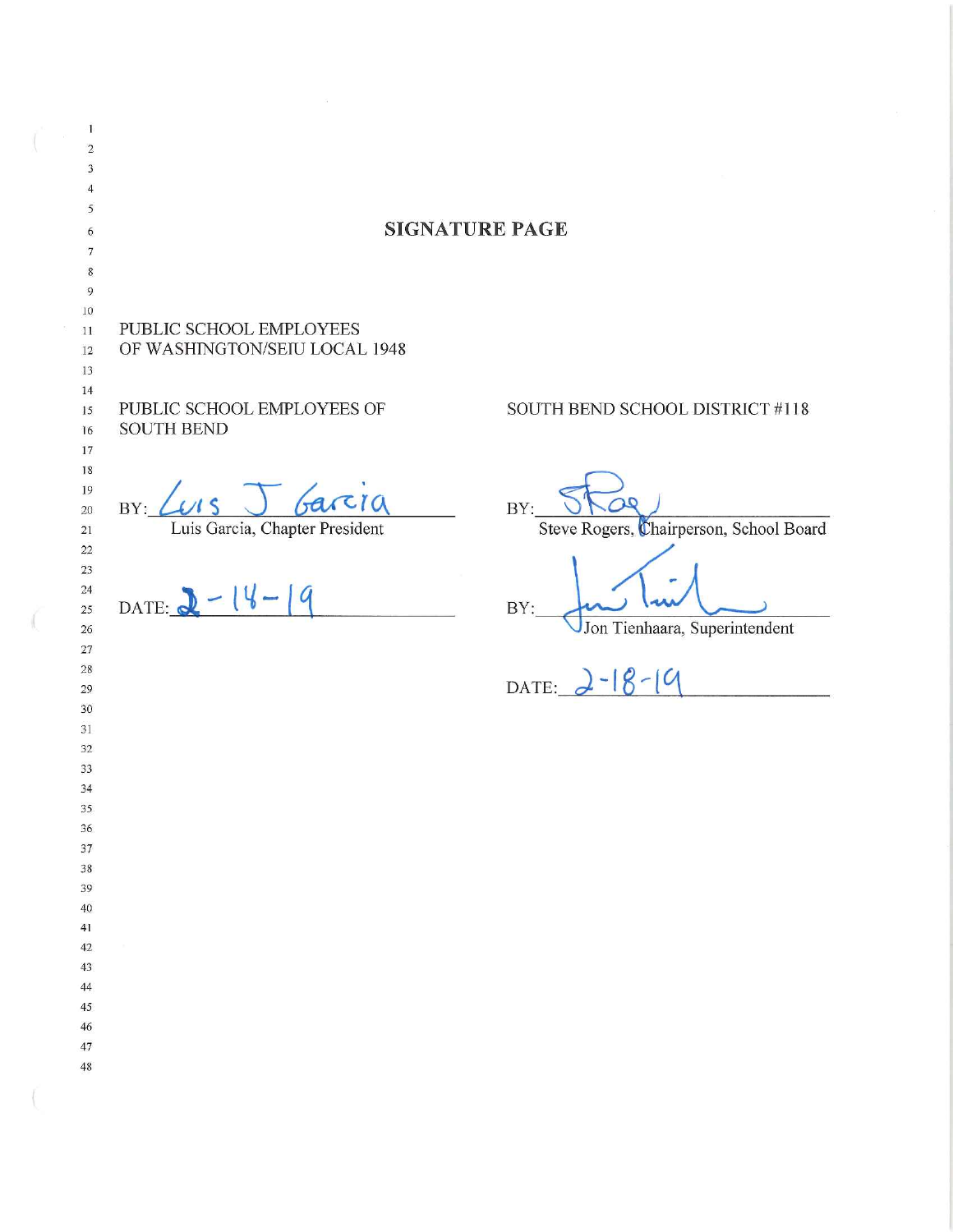| 1              |                               |                                                                          |              | <b>Schedule A</b> |               |                |                |  |  |  |  |
|----------------|-------------------------------|--------------------------------------------------------------------------|--------------|-------------------|---------------|----------------|----------------|--|--|--|--|
| $\overline{c}$ |                               | <b>South Bend School District</b><br>September 1, 2018 – August 31, 2019 |              |                   |               |                |                |  |  |  |  |
| 3              |                               |                                                                          |              |                   |               |                |                |  |  |  |  |
| 4              |                               |                                                                          |              |                   |               |                |                |  |  |  |  |
| 5              |                               | Step I                                                                   | Step II      | Step III          | Step IV       | Step V         | <b>Step VI</b> |  |  |  |  |
| 6              |                               | <b>Start</b>                                                             | After 1 year | After 5 Years     | After 7 Years | After 14 Years | After 20 Years |  |  |  |  |
| $\overline{7}$ | Paraeducator                  | \$14.39                                                                  | \$15.83      | \$16.30           | \$16.48       | \$16.60        | \$16.95        |  |  |  |  |
| 8              | Special Ed Paraeducator       | \$15.19                                                                  | \$16.71      | \$17.20           | \$17.35       | \$17.48        | \$17.82        |  |  |  |  |
| 9              | <b>Bilingual Paraeducator</b> | \$14.77                                                                  | \$16.25      | \$16.73           | \$16.90       | \$17.03        | \$17.36        |  |  |  |  |
| 10             | Lead Teacher                  | \$17.05                                                                  | \$18.76      | \$19.21           | \$19.36       | \$19.47        | \$19.78        |  |  |  |  |
|                | Lead Asst. Teacher            | \$15.19                                                                  | \$16.71      | \$17.20           | \$17.35       | \$17.48        | \$17.82        |  |  |  |  |
| 11             | <b>ECEAP Asst. Teacher</b>    | \$14.39                                                                  | \$15.83      | \$16.30           | \$16.48       | \$16.60        | \$16.95        |  |  |  |  |
| 12             | Early Achiever Coach          | \$17.05                                                                  | \$18.76      | \$19.21           | \$19.36       | \$19.47        | \$19.78        |  |  |  |  |
| 13             | Early Learning Program Sup.   | \$17.58                                                                  | \$19.34      | \$19.87           | \$20.02       | \$20.15        | \$20.48        |  |  |  |  |
| 14             | Family Educator/Home Visitor  | \$15.35                                                                  | \$16.89      | \$17.35           | \$17.49       | \$17.62        | \$17.95        |  |  |  |  |
| 15             | Child Care Assistant          | \$14.39                                                                  | \$15.83      | \$16.30           | \$16.48       | \$16.60        | \$16.95        |  |  |  |  |
| 16             | Library Paraeducator          | \$14.63                                                                  | \$16.09      | \$16.57           | \$17.07       | \$17.22        | \$17.56        |  |  |  |  |
| 17             | Food Service Asst.            | \$14.39                                                                  | \$15.83      | \$16.30           | \$16.48       | \$16.60        | \$16.95        |  |  |  |  |
| 18             | <b>Food Services</b>          | \$16.32                                                                  | \$17.95      | \$18.50           | \$18.68       | \$18.80        | \$19.13        |  |  |  |  |
| 19             | <b>Head Cook</b>              | \$18.89                                                                  | \$20.78      | \$21.44           | \$21.63       | \$21.76        | \$22.08        |  |  |  |  |
| 20             | Custodian                     | \$16.91                                                                  | \$18.60      | \$19.17           | \$19.37       | \$19.48        | \$19.83        |  |  |  |  |
| 21             | Grounds/Custodial             | \$18.23                                                                  | \$20.05      | \$20.64           | \$20.78       | \$20.92        | \$21.25        |  |  |  |  |
|                | Maintenance Helper            | \$18.23                                                                  | \$20.05      | \$20.64           | \$20.78       | \$20.92        | \$21.25        |  |  |  |  |
| 22             | Secretary                     | \$17.58                                                                  | \$19.34      | \$19.87           | \$20.02       | \$20.15        | \$20.48        |  |  |  |  |
| 23<br>24       | Transportation                | \$18.41                                                                  | \$20.25      | \$20.87           | \$21.07       | \$21.20        | \$21.55        |  |  |  |  |

 

\*Employees with 15 or more years district experience receive 5% over the schedule A.

\*Paraprofessional substitutes will be paid at \$14.00 per hour.

\*Bus driver substitutes will be paid at \$18.00 per hour.

\*Standby pay will be paid at \$15.00 per hour.

<sup>31</sup> \*All other classification substitutes will be paid at \$15.00 per hour.

 

- 
- 
- 
- 

- 
- 
- 
- 
-